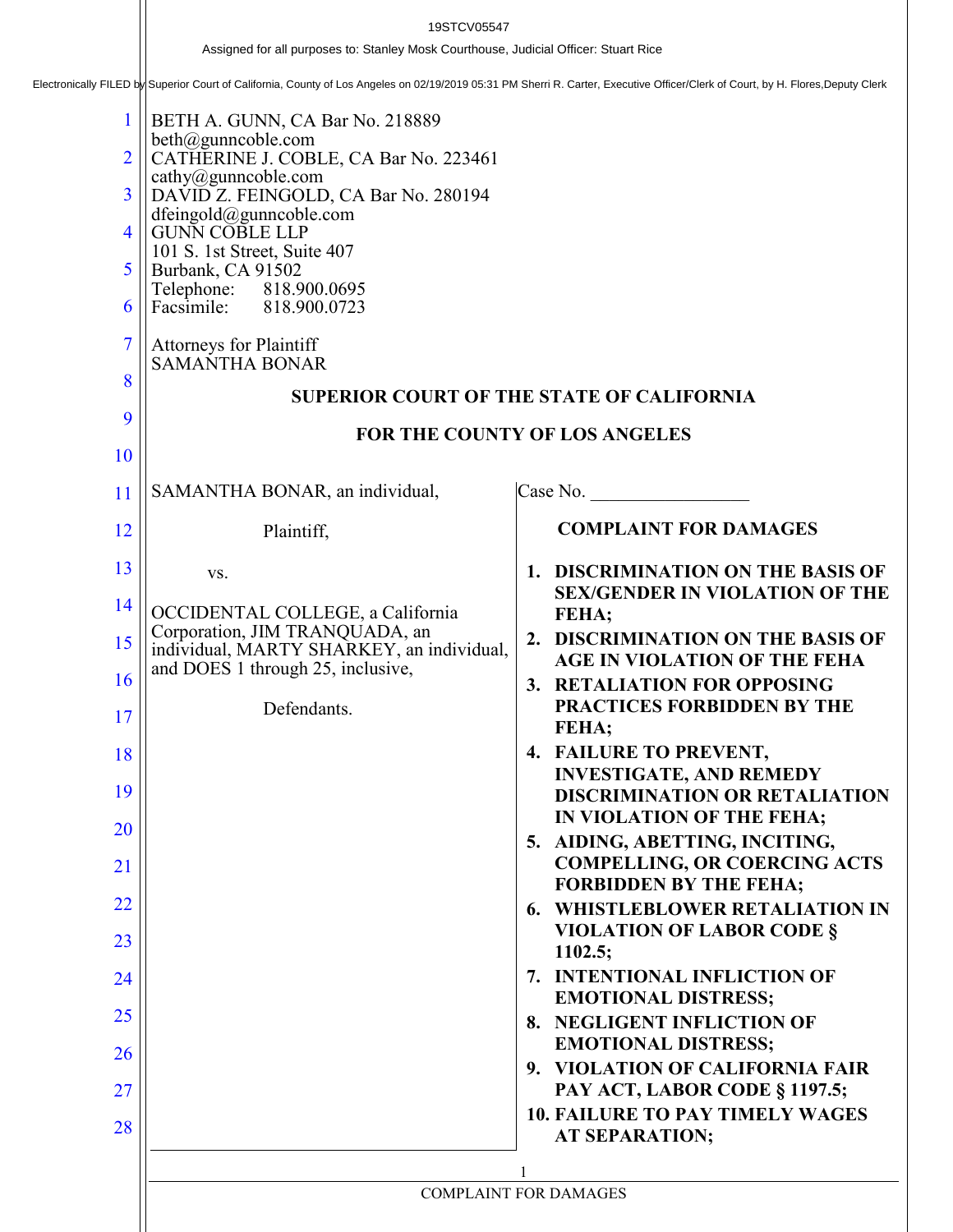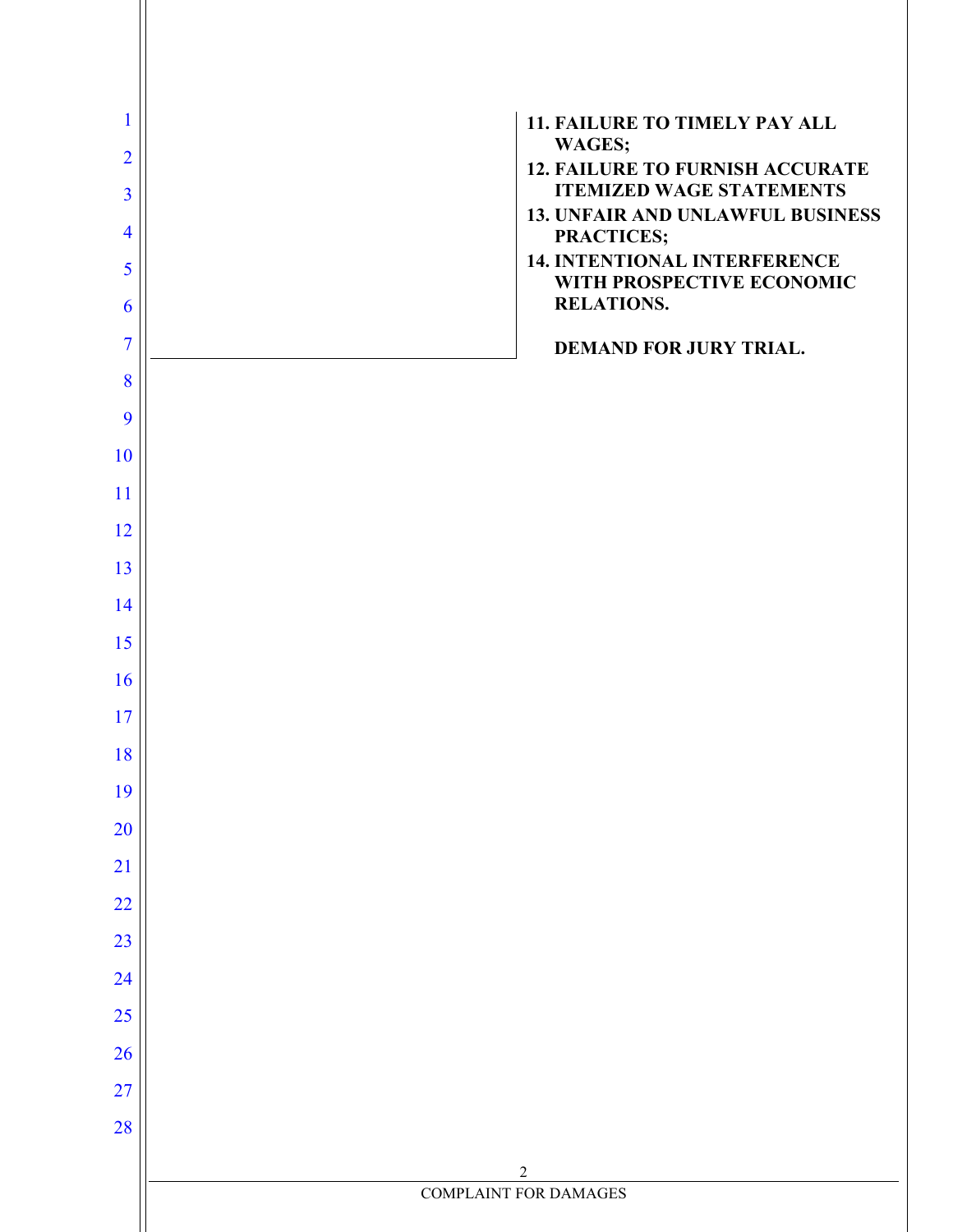1 2 3 4 5 6 Plaintiff SAMANTHA BONAR ("PLAINTIFF") brings this action as an individual and in a representative capacity against OCCIDENTAL COLLEGE (hereinafter "OCCIDENTAL," "the College," or "Oxy"), JIM TRANQUADA ("TRANQUADA"), MARTY SHARKEY ("SHARKEY"), and Does 1 through 25, inclusive, (OCCIDENTAL, TRANQUADA, SHARKEY, and Does 1 through 25 (collectively referred to as "DEFENDANTS"). PLAINTIFF complains and alleges as follows:

7

#### **JURISDICTION AND VENUE**

8 9 10 1. The Superior Court of the State of California has jurisdiction over this action pursuant to California Constitution Article VI, section 10, which grants the Superior Court "original jurisdiction in all cases except those given by statute to other trial courts."

11 12 13 14 15 16 17 18 2. The Superior Court of the State of California has jurisdiction in this matter because PLAINTIFF is a resident of the State of California. Moreover, upon information and belief, at least one of DEFENDANTS is a citizen of California, the alleged discriminatory acts and wrongful termination occurred in California, and significant relief is being sought against DEFENDANTS, whose violations of California employment laws form a significant basis for PLAINTIFF'S claims. Further, no federal question is at issue because the claims are based solely on California law and at least one DEFENDANT is a resident of, and/or regularly conducts business in the State of California, as well as its principal place of business is located within California.

19 20 21 22 23 24 25 3. Venue is proper in this judicial district and the County of Los Angeles, California because PLAINTIFF is a resident in the County of Los Angeles, PLAINTIFF performed work for DEFENDANTS in the County of Los Angeles, DEFENDANTS maintain offices and facilities and transact business in the County of Los Angeles, and DEFENDANTS' illegal acts, which are the subject of this action, occurred in the County of Los Angeles. Thus, a substantial portion of the transactions and occurrences related to this action occurred in this county. Cal. Code Civ. Proc. § 395.

26 27 28 4. Prior to filing this action, PLAINTIFF timely exhausted her administrative remedies, by timely filing an administrative complaint with the Department of Fair Employment and Housing ("DFEH") and receiving a DFEH right to sue letter on February 18, 2019.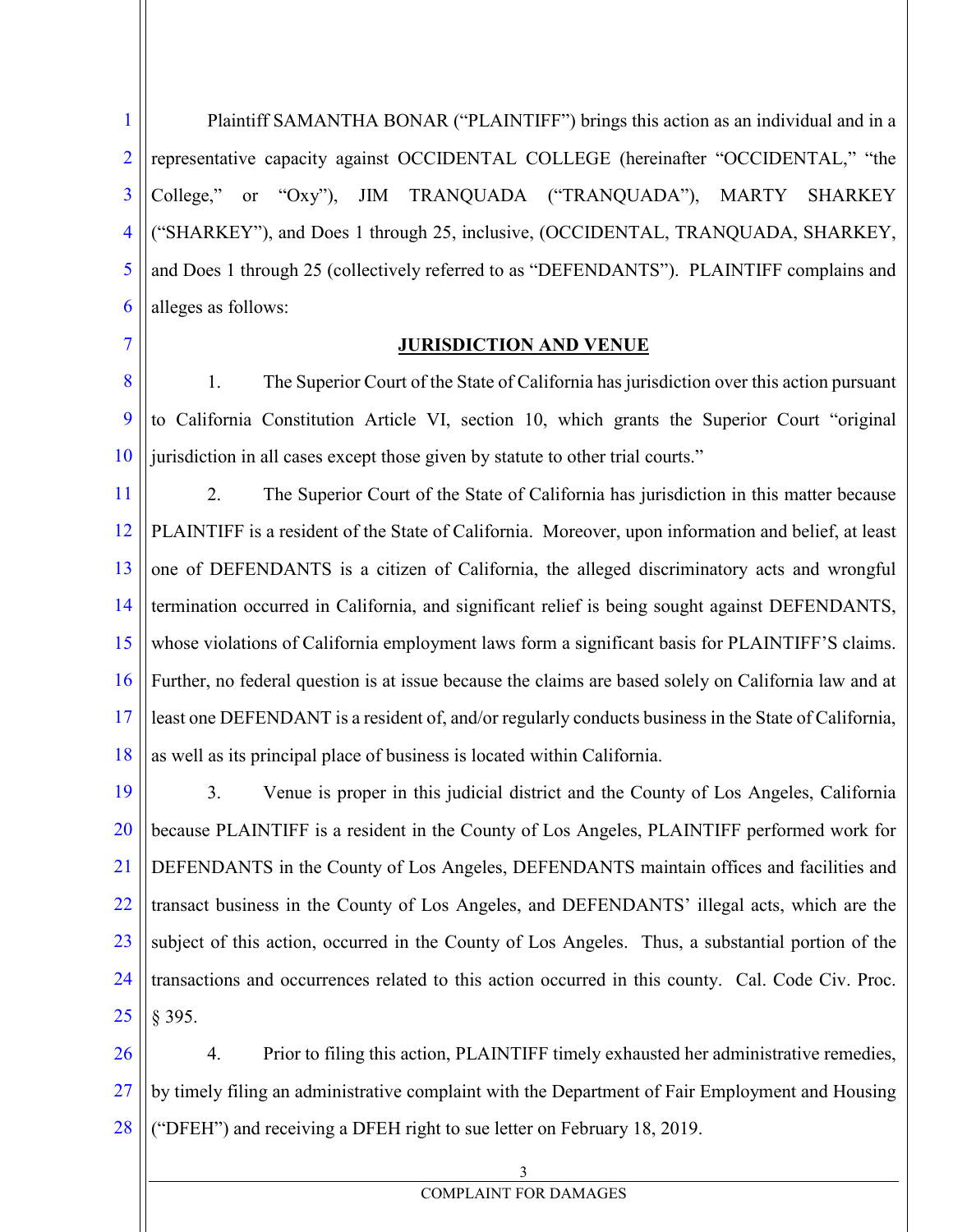1 2

#### **PARTIES**

5. PLAINTIFF is an individual who is, and at all times herein mentioned was, a resident of Los Angeles County, California.

3

4 5 6 7 8 9 10 11 6. OCCIDENTAL is, and at all times mentioned in this Complaint was, a California corporation authorized to conduct and conducting business in Los Angeles County, California. OCCIDENTAL'S place of business, where the following causes of action took place, was and is in the County of Los Angeles, at 1600 Campus Road, Los Angeles, California. At all relevant times herein, OCCIDENTAL employed PLAINTIFF, within the meaning of California Government Code section 12926(d). Accordingly, this lawsuit is properly venued in the Los Angeles County Superior Court pursuant to California Government Code section 12965(b) and California Code of Civil Procedure section 395.

12 13 14 7. PLAINTIFF is informed and believes TRANQUADA is, and at all times mentioned herein was, employed by OCCIDENTAL as Director of Communications and Community Relations. At all times known to PLAINTIFF, TRANQUADA has been a resident of Los Angeles County.

15 16 17 18 8. PLAINTIFF is informed and believes SHARKEY is, and at all times mentioned herein was, employed by OCCIDENTAL. SHARKEY currently is employed as OCCIDENTAL'S Vice President for Marketing and Communications. At all times known to PLAINTIFF, SHARKEY has been a resident of Los Angeles County.

19 20 21 22 23 24 25 9. The true names and capacities of DOES 1 through 25, inclusive ("DOES"), are unknown to PLAINTIFF at this time, and PLAINTIFF therefore sues such DOE defendants under fictitious names. PLAINTIFF is informed and believes, and thereon alleges, that each defendant designated as a DOE is in some manner highly responsible for the occurrences alleged herein, and that PLAINTIFF'S injuries and damages, as alleged herein, were proximately caused by the conduct of such DOE defendants. PLAINTIFF will seek leave of the court to amend this complaint to allege the true names and capacities of such DOE defendants when ascertained.

26 27 28 10. At all relevant times herein, OCCIDENTAL employed PLAINTIFF, within the meaning of California Government Code section 12926(d) and California Labor Code section 1197.5. Accordingly, this lawsuit is properly venued in the Los Angeles County Superior Court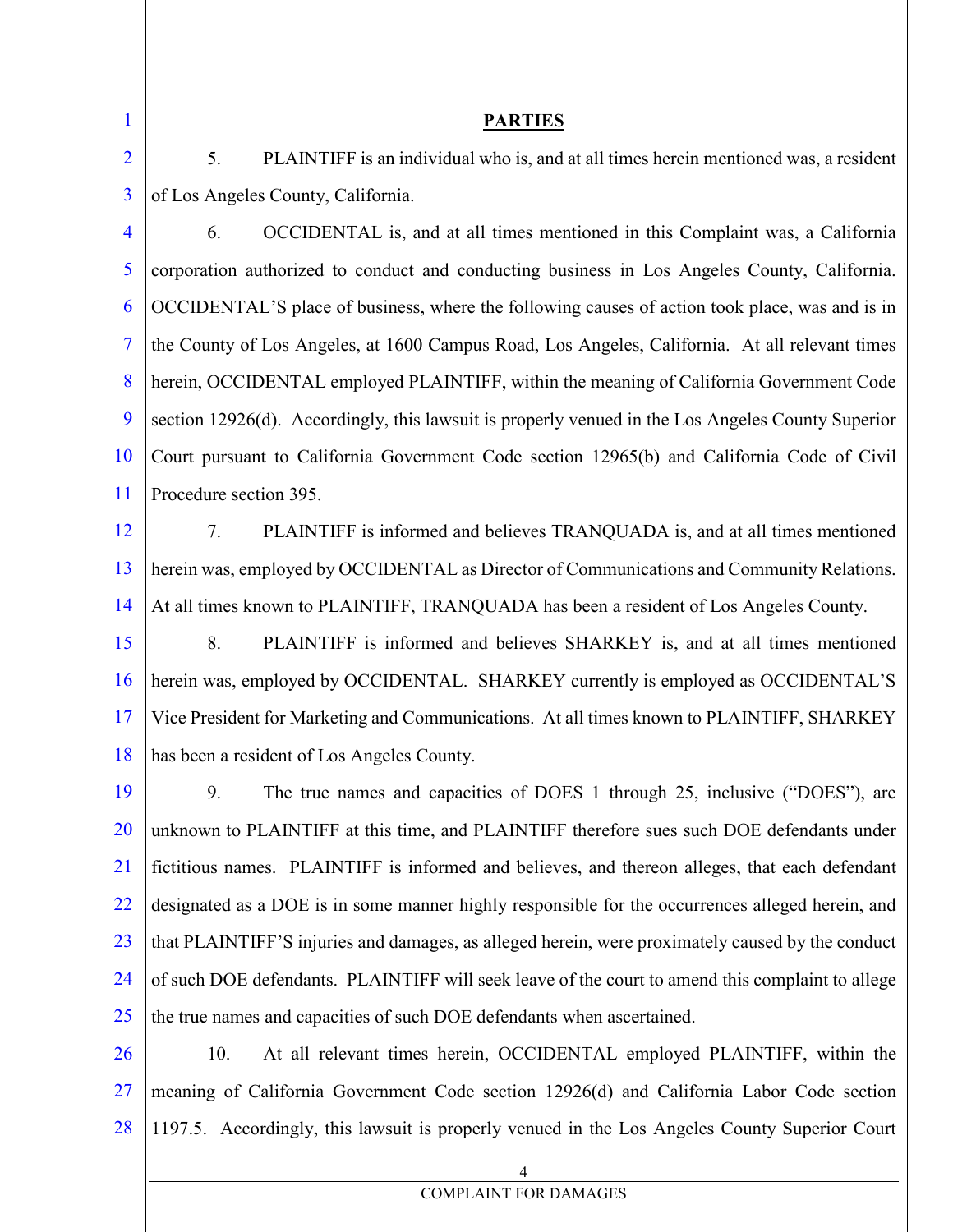1 2 pursuant to California Government Code section 12965(b) and California Code of Civil Procedure section 395.

3 4 5 6 7 8 9 10 11 12 13 14 15 16 17 18 19 20 21 22 23 11. All DEFENDANTS compelled, coerced, aided, and/or abetted the discrimination alleged in this Complaint, which conduct is prohibited under California Government Code section 12940(i). All DEFENDANTS were responsible for the events and damages alleged herein, including on the following bases: (a) DEFENDANTS committed the acts alleged; and/or (b) at all relevant times, one or more of the DEFENDANTS was the agent or employee, and/or acted under the control or supervision of, one or more of the remaining DEFENDANTS and, in committing the acts alleged, acted within the course and scope of such agency and employment and/or is or are otherwise liable for PLAINTIFF'S damages. All actions of all DEFENDANTS were taken by employees, supervisors, executives, officers, and directors during employment with OCCIDENTAL, were taken on behalf of all DEFENDANTS, and were engaged in, authorized, ratified, and approved of by all other DEFENDANTS. Finally, at all relevant times mentioned herein, all DEFENDANTS acted as agents of all other DEFENDANTS in committing the acts alleged herein. **FACTS COMMON TO ALL CAUSES OF ACTION** *Overview of Plaintiff's Time at OCCIDENTAL:* 1. PLAINTIFF is a 49-year-old woman who attended OCCIDENTAL from 1986 to 1990, graduating with a major in English and comparative literary studies and minors in women's studies and psychology. 2. In 2007, after working as a copy editor and staff writer at the Los Angeles Times for 11 years, PLAINTIFF accepted an offer to return to her alma mater to become assistant director of Communications at OCCIDENTAL. 3. Following the departure of OCCIDENTAL'S then-associate director of

24 25 26 27 Communications, PLAINTIFF was forced to assume the responsibilities of the associate director role on top of her duties as assistant director of Communications. Despite repeated requests for additional compensation and a title change commensurate with these additional job duties, PLAINTIFF's supervisors denied her requests.

28

4. At all times during her employment at OCCIDENTAL, PLAINTIFF satisfactorily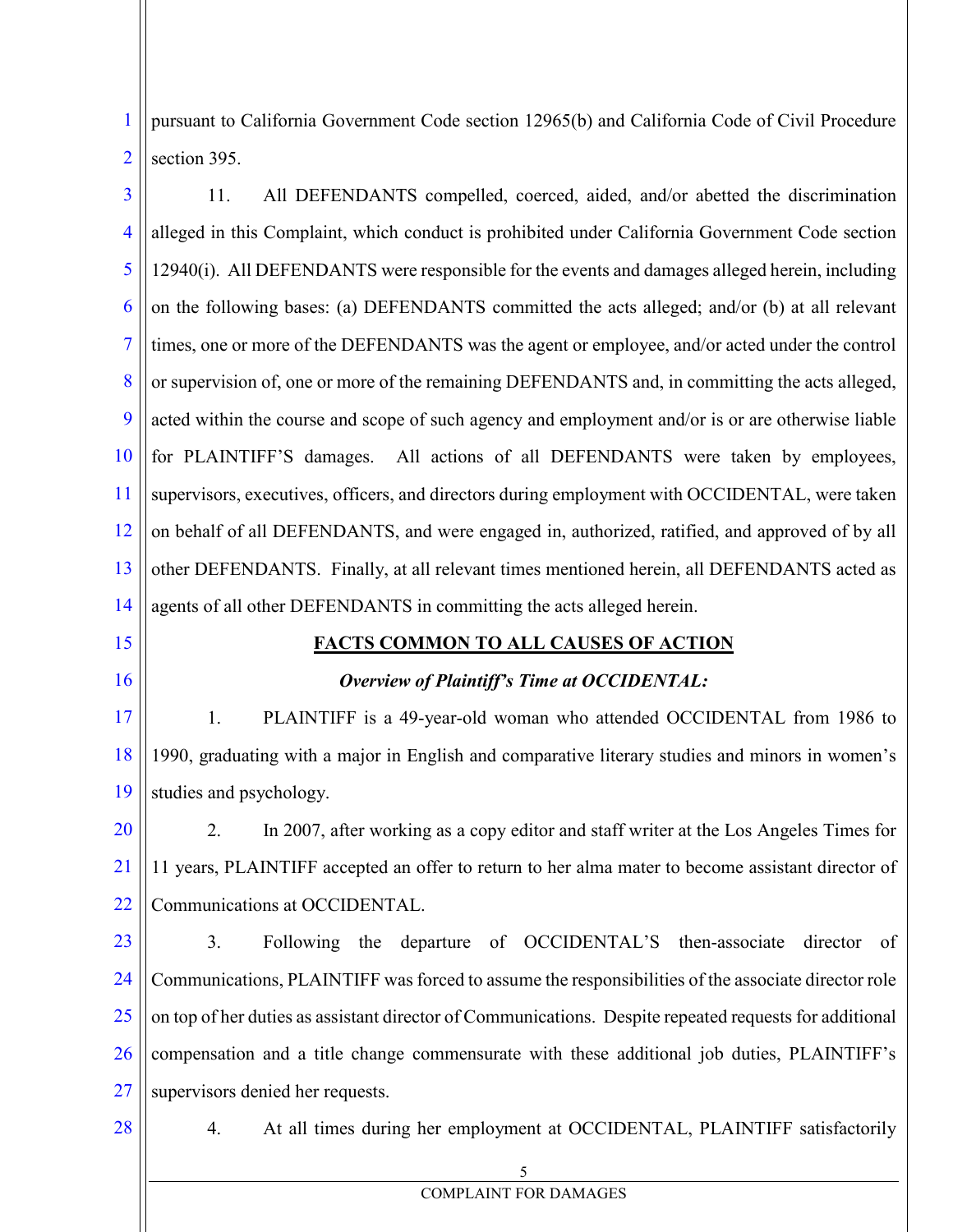1 2 performed her duties and responsibilities as expected by DEFENDANTS, as reflected by her consistently positive performance evaluations.

3

4

5

#### **PLAINTIFF'S Protected Status and Activity**

# *Plaintiff Was Outspoken on Sex- and Gender-Based Violence at OCCIDENTAL, and a Public Supporter of Multiple Title IX Lawsuits Against OCCIDENTAL:*

6 7 8 9 10 11 12 13 14 15 16 17 18 5. In its past, OCCIDENTAL had faced significant criticism for its handling of sex- and gender-based harassment and violence on campus. In response, OCCIDENTAL engaged Pepper Hamilton LLP to audit and assess its response processes. As part of that audit, PLAINTIFF was asked to participate in a focus group with Pepper Hamilton attorneys, to discuss issues with sex- and gender-based misconduct at OCCIDENTAL. PLAINTIFF shared concerns regarding the lack of women in senior positions at the College, and the apparent absence of women's involvement in decision-making at OCCIDENTAL, including decisions pertaining to the way OCCIDENTAL responded to complaints of sex- and gender-based harassment and violence on campus. PLAINTIFF also addressed the tone and insensitivity of a school-wide email sent by OCCIDENTAL'S president, Jonathan Veitch, concerning complaints about the College's handling of reported sexual assault on campus. PLAINTIFF is informed and believes the Pepper Hamilton attorneys present at the focus group shared PLAINTIFF'S comments with PLAINTIFF'S supervisor and OCCIDENTAL'S director of Marketing.

19 20 21 22 23 24 6. Shortly thereafter, two OCCIDENTAL professors, Danielle Dirks and Caroline Heldman, were involved in a federal action against OCCIDENTAL, alleging retaliation for supporting survivors of sex-based violence on campus. At the same time, OCCIDENTAL students survivors of sex-based violence at OCCIDENTAL—filed a separate lawsuit, alleging the College failed to adequately investigate and address their complaints of sex-based violence on campus (collectively, the "Title IX Actions"). PLAINTIFF publicly supported the Title IX Actions.

25 26 27 28 7. PLAINTIFF'S candor at the focus group and outspokenness in favor of the Title IX Actions put her at odds with more senior members of OCCIDENTAL'S administration. For example, in one instance, PLAINTIFF'S direct supervisor, TRANQUADA, threatened PLAINTIFF with words to the effect of, "Be careful with Danielle [Dirks]," "I'd hate to see you get sucked into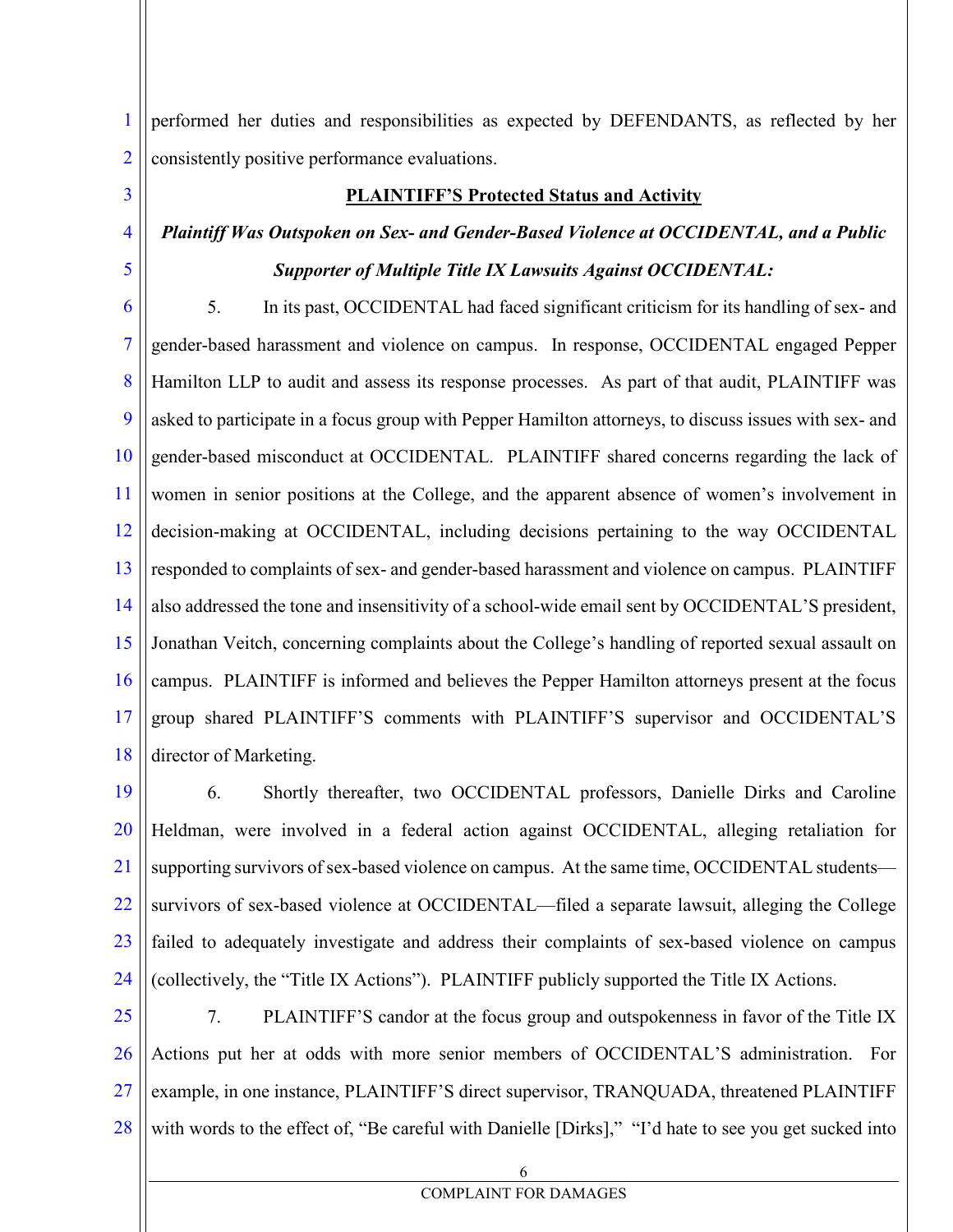this. If you get sucked all the way in, I don't see any way you could get out."

# *PLAINTIFF Complained About Inaccurate Statistics OCCIDENTAL Provided in Response to a Survey Concerning Reports of Sexual Assault on Campus.*

4 5 6 7 8 9 10 11 12 13 14 8. Despite TRANQUADA's ominous warning, PLAINTIFF continued to pursue the truth about sex- and gender-based violence and oppose institutionalized sexism at Occidental. For example, OCCIDENTAL participated in a survey conducted by the Higher Education Data Sharing Consortium ("HEDS") regarding reports of sexual assault on campus. While in the process of preparing an article for OCCIDENTAL concerning the survey results, PLAINTIFF identified a discrepancy in one of the figures OCCIDENTAL reported to HEDS. Specifically, PLAINTIFF observed that OCCIDENTAL improperly adjusted the percentage of first-year students who reported sexual assaults, changing the 59% reflected in the raw survey data to just 44%. PLAINTIFF complained about the issue to TRANQUADA, noting it appeared to be an attempt by OCCIDENTAL to make itself look better than other schools participating in the survey. PLAINTIFF'S complaints were disregarded.

15

1

2

3

16

#### **DEFENDANTS' Adverse Employment Actions and Behavior**

#### *PLAINTIFF Was Forced to Work Two Positions, Without Any Promotion or Raise:*

17 18 19 20 21 22 9. Within a couple months of PLAINTIFF'S hire, OCCIDENTAL created an associate director of Communications position. Unlike PLAINTIFF'S position—assistant director of Communications—the associate director role was intended to focus on media relations; specifically, responding to media queries and pitching stories about OCCIDENTAL to the media. Although PLAINTIFF applied for the associate director position, which was senior to hers and carried higher compensation, OCCIDENTAL hired a different person for the role.

23 24 25 26 27 28 10. When OCCIDENTAL'S associate director of Communications resigned from the College, instead of promoting PLAINTIFF to the vacant position, TRANQUADA instructed PLAINTIFF to assume the position's duties on top of her own responsibilities as assistant director. PLAINTIFF asked for additional compensation, given her expanded role, but TRANQUADA denied her request. TRANQUADA informed PLAINTIFF that after she had performed both the assistant director and associate director roles for six months, he could "present a case" for a title and salary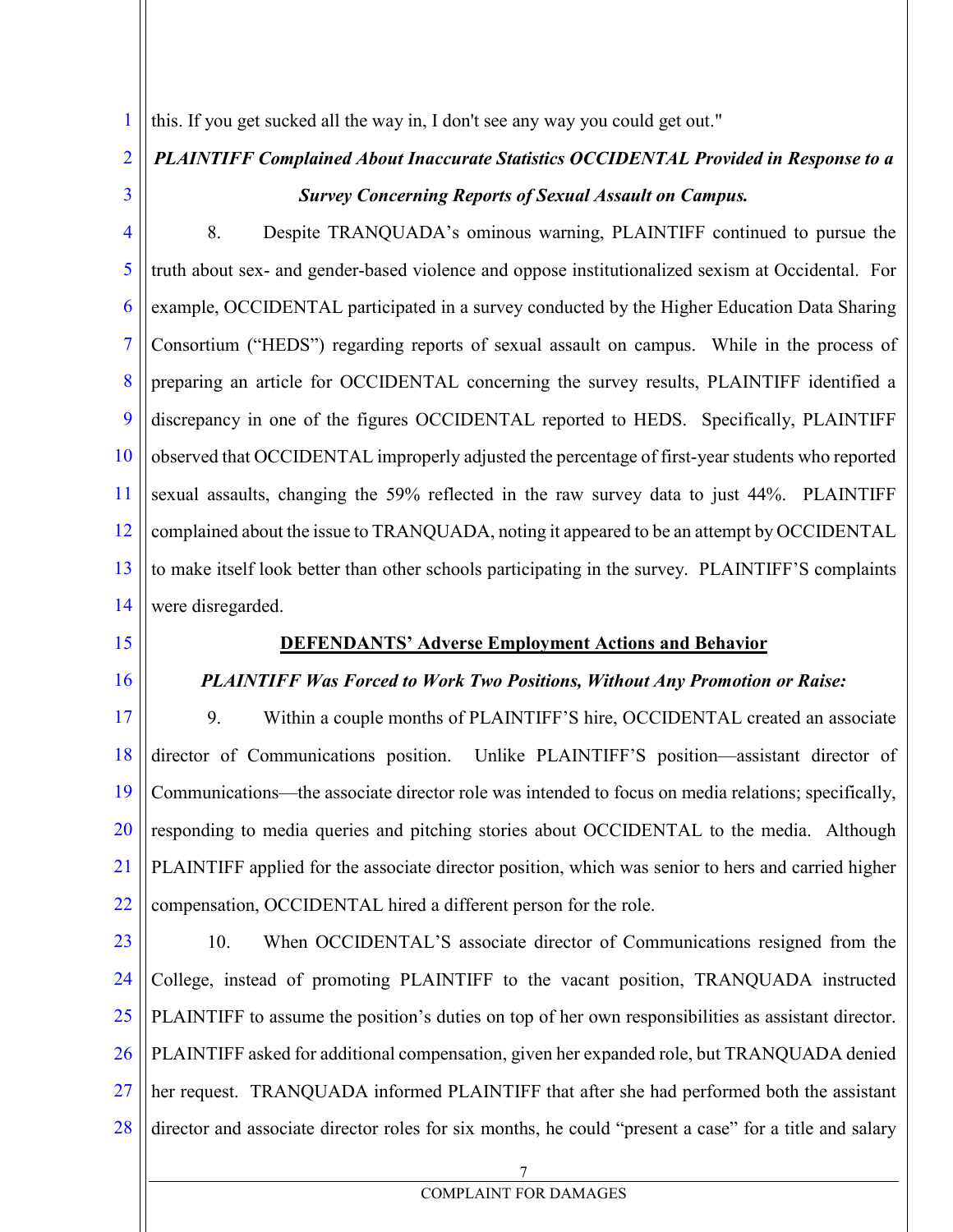1 adjustment.

2 3 4 11. Following their initial conversation on the subject, PLAINTIFF again asked TRANQUADA for an adjustment to her title and compensation. TRANQUADA acknowledged he had not taken any action on PLAINTIFF'S request up to that point, but would do so.

5 6 7 8 9 10 11 12 13 12. After TRANQUADA's inaction, PLAINTIFF approached Richard Ledwin, OCCIDENTAL'S then-director of Human Resources, to ask for his help with obtaining a promotion and raise to reflect the additional duties she had been performing. Ledwin admitted it was the first time he had heard about PLAINTIFF'S concerns, confirming TRANQUADA had not, in fact, "present[ed] a case" for PLAINTIFF. Ledwin told PLAINTIFF he would have TRANQUADA rewrite her job description to reflect her current duties, and that he (Ledwin) would then assess whether PLAINTIFF'S job grade had changed. If so, PLAINTIFF would receive a pay adjustment. Over the course of the following months, PLAINTIFF followed up with TRANQUADA repeatedly regarding the status of her revised job description, and request for promotion and raise, to no avail.

14 15 16 17 13. Ultimately, PLAINTIFF learned OCCIDENTAL would not promote her or otherwise adjust her title, and would not give her a raise. Thus, PLAINTIFF was forced to continue performing the duties of two positions—including the associate director role that was senior to hers—without the title or pay commensurate with her work.

18 19 20 21 22 23 24 25 14. PLAINTIFF then contacted Ledwin to discuss OCCIDENTAL'S decision to deny her pay increase. During that conversation, PLAINTIFF shared that her male colleague, Dick Anderson, received a salary that was 25% higher than hers, although their duties were substantially similar. PLAINTIFF—recalling TRANQUADA'S warning about PLAINTIFF'S association with Professor Dirks—also told Ledwin that she sought his assistance because she feared TRANQUADA and Brett Schraeder ("SCHRAEDER") were intentionally not helping her make a case for a promotion and pay raise in retaliation for her support for Professor Dirks and the Title IX Actions. PLAINTIFF is informed and believes no action was taken in response to her complaint to Ledwin.

26 27 28 15. Later, PLAINTIFF again sought TRANQUADA and SCHRAEDER'S help with obtaining a promotion and raise. Although both continued to state they would support PLAINTIFF, TRANQUADA and SCHRAEDER merely strung her along with vague promises to "present a case"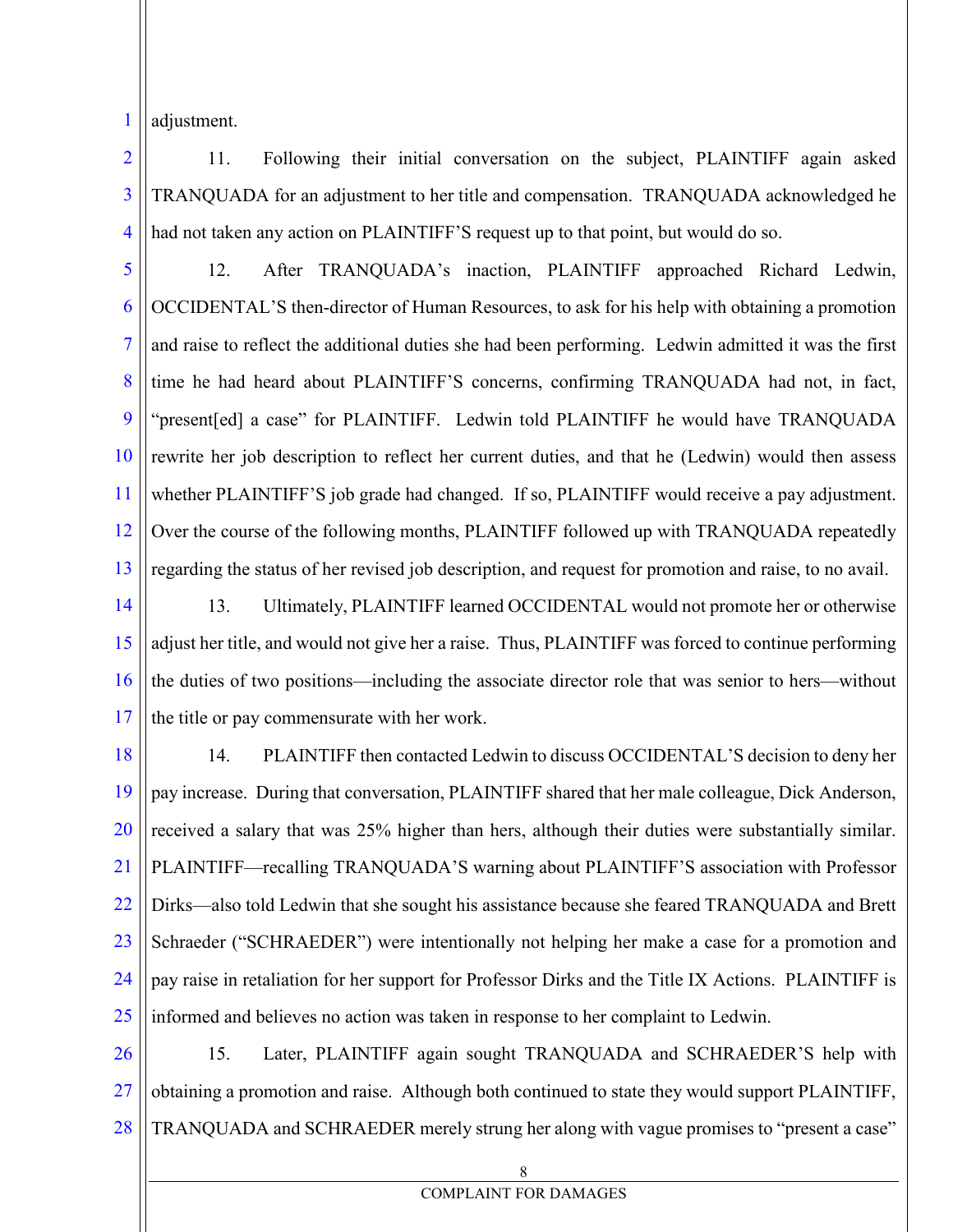1 2 3 4 5 6 7 and "go to bat" for her, without ever actually doing so. In fact, since PLAINTIFF'S participation in Pepper Hamilton's focus group and public support for the Title IX Actions, the only purported "raises" PLAINTIFF received were cost-of-living adjustments of, at most, 2%. PLAINTIFF is informed and believes her outspokenness on the subject of sex-based violence at OCCIDENTAL and support for the Title IX Actions were the reason for TRANQUADA and SCHRAEDER'S failure or refusal to assist her with obtaining a promotion and raise, and OCCIDENTAL'S failure to promote her or compensate her fairly for her work.

9 *OCCIDENTAL Hired SHARKEY to Lead its Communications Department, and He Continued the Discriminatory Actions Against PLAINTIFF:*

8

10 11 12 13 14 15 16 16. Around June 2015, OCCIDENTAL hired Marty Sharkey, a male, as its associate vice president of Marketing and Communications. Upon information and belief, although the position for which SHARKEY applied initially was titled and classified "Director of Marketing," at the insistence of President Veitch, SHARKEY received a promotion to associate vice president, and a corresponding substantial pay increase, before he even joined the College. Meanwhile, PLAINTIFF, who had performed the work of two positions for several years at that point, still had not received any promotion or raise.

17 18 19 20 21 22 23 24 17. SHARKEY'S presence only worsened matters for PLAINTIFF and her female colleagues. By way of example, SHARKEY told them they had to conform to *his* (a man's) way of carrying out their work. Also, within months of SHARKEY'S hire, two female colleagues approached him to complain about unequal compensation and advancement opportunities for women in OCCIDENTAL'S Communications department. SHARKEY dismissed their concerns, telling them to look elsewhere for work if they were unhappy with their roles and pay at OCCIDENTAL. Upon information and belief, several of PLAINTIFF'S female colleagues resigned due to SHARKEY'S dismissiveness toward their legitimate concerns of gender inequality.

25 26 27 28 18. When PLAINTIFF later approached SHARKEY again to ask about a promotion and raise, SHARKEY refused PLAINTIFF'S request and told her he considered the discussion "over." Consequently, for the remainder of PLAINTIFF'S employment at OCCIDENTAL, she continued to earn a salary that did not reflect the work she performed, and that was substantially below her male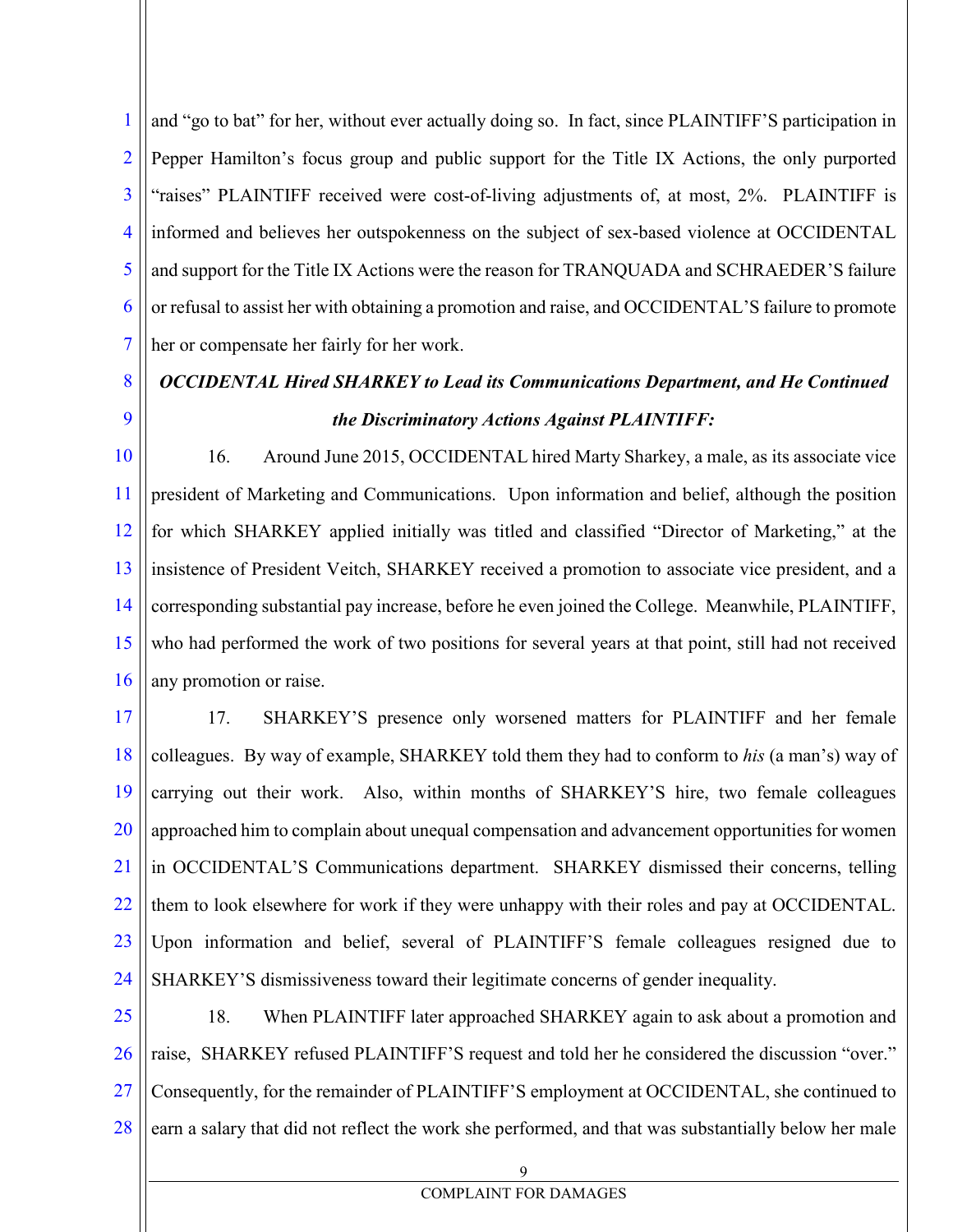1 colleague who performed substantially similar work.

2 3 4 5 6 7 8 19. During a subsequent conversation, PLAINTIFF suggested that SHARKEY simply change her title to associate director, to reflect the additional duties she performed on top of those as assistant director of Communications. SHARKEY told PLAINTIFF it was "impossible" to do so. Yet, in February 2018, SHARKEY hired a new associate director who was 10 years younger than PLAINTIFF and had less experience in the area of communications. PLAINTIFF is informed and believes SHARKEY'S true reason for refusing to promote PLAINTIFF was her age and her outspokenness regarding pay inequity and institutionalized sexism at Occidental.

# *PLAINTIFF Complained to Human Resources Regarding Gender Bias, but OCCIDENTAL Failed to Take Any Action to Investigate.*

11 12 13 14 15 20. In May 2017, TRANQUADA presented PLAINTIFF with her written performance evaluation. In it, TRANQUADA described how PLAINTIFF held "strong opinions" and was "not afraid to express them," which he noted was "usually more of a male thing." In other words, TRANQUADA criticized PLAINTIFF's job performance on the basis that she was not acting "ladylike" enough, but instead dared to voice her opinions in the workplace.

16

9

10

17 18 21. PLAINTIFF promptly reported TRANQUADA'S comment to OCCIDENTAL'S Human Resources department, sharing "that both the written and oral comments [from her performance evaluation] reflect gender bias." OCCIDENTAL failed to investigate the matter.

19 20 21 22 23 24 22. The following year, in PLAINTIFF'S June 2018 performance evaluation, TRANQUADA commented again on PLAINTIFF'S communication style, expressing how, in the previous year, PLAINTIFF'S "critiques of her colleagues [sic] work had come across as unnecessarily blunt and even harsh, which had a negative impact on the functioning of the OMC team." Once again, PLAINTIFF complained to Human Resources about the gender bias reflected in these comments, and once again, Human Resources took no steps to investigate.

25

### *PLAINTIFF Was Constructively Terminated, and Then Blacklisted, by OCCIDENTAL.*

26 27 28 23. By August 2018, PLAINTIFF no longer could tolerate OCCIDENTAL'S discriminatory and retaliatory practices, the ongoing failure to promote her or pay her fairly for the work she was doing, and the adverse treatment she experienced from her male supervisors on account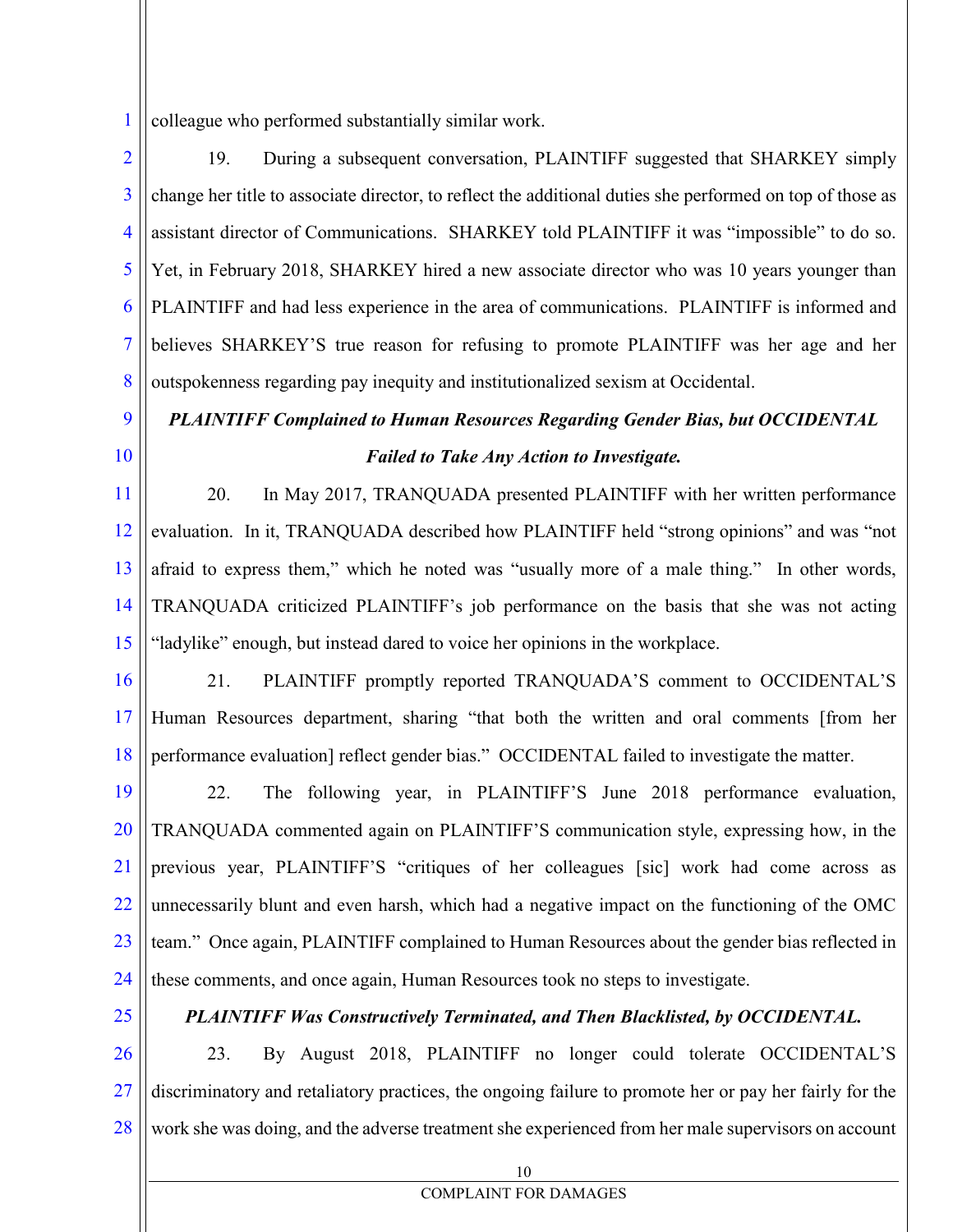1 2 of their anti-female biases. Accordingly, PLAINTIFF resigned, and her last day of work was September 14, 2018.

3 4 5 6 7 8 9 24. At the insistence of OCCIDENTAL'S director of Human Resources, Danita Maxwell, PLAINTIFF participated in an exit interview prior to her departure. During that interview, Maxwell acknowledged that PLAINTIFF had not received fair compensation at OCCIDENTAL. Maxwell also asked if there was "anything illegal" PLAINTIFF wanted to tell her about. In response, PLAINTIFF yet again reported the gender bias she experienced in OCCIDENTAL'S Communications department. PLAINTIFF is informed and believes Maxwell (and by extension, OCCIDENTAL) did not take any steps to investigate that complaint, either.

10 11 12 13 14 15 25. Following PLAINTIFF'S unlawful separation, PLAINTIFF applied for multiple freelance writing and copyediting opportunities at OCCIDENTAL, each of which would have paid her approximately \$1,000 per month. OCCIDENTAL did not hire PLAINTIFF for any such opportunities, despite having the requisite skill, experience, and background to handle them successfully. PLAINTIFF subsequently learned that the reason she was not retained was because she had been "blacklisted" by SHARKEY.

16 17 18 26. As a consequence of DEFENDANTS' conduct, PLAINTIFF has had to employ attorneys to prosecute this action, and has therefore incurred costs and attorneys' fees necessary to pursue this action.

19

20

21

22

## **(Against OCCIDENTAL and DOES 1 to 25)**

**FIRST CAUSE OF ACTION**

**Discrimination on the Basis of Sex/Gender** 

**(Cal. Gov't Code § 12940(a))**

23 24 27. PLAINTIFF incorporates by reference and realleges as if fully stated herein each and every allegation set forth above.

25 26 27 28 28. California's Fair Employment and Housing Act (the "FEHA") provides that "the opportunity to seek, obtain, and hold employment without discrimination because of … race, religious creed, color, national origin, ancestry, physical disability, mental disability, medical condition, … marital status, sex, gender, gender identity… age, … is hereby recognized as and

11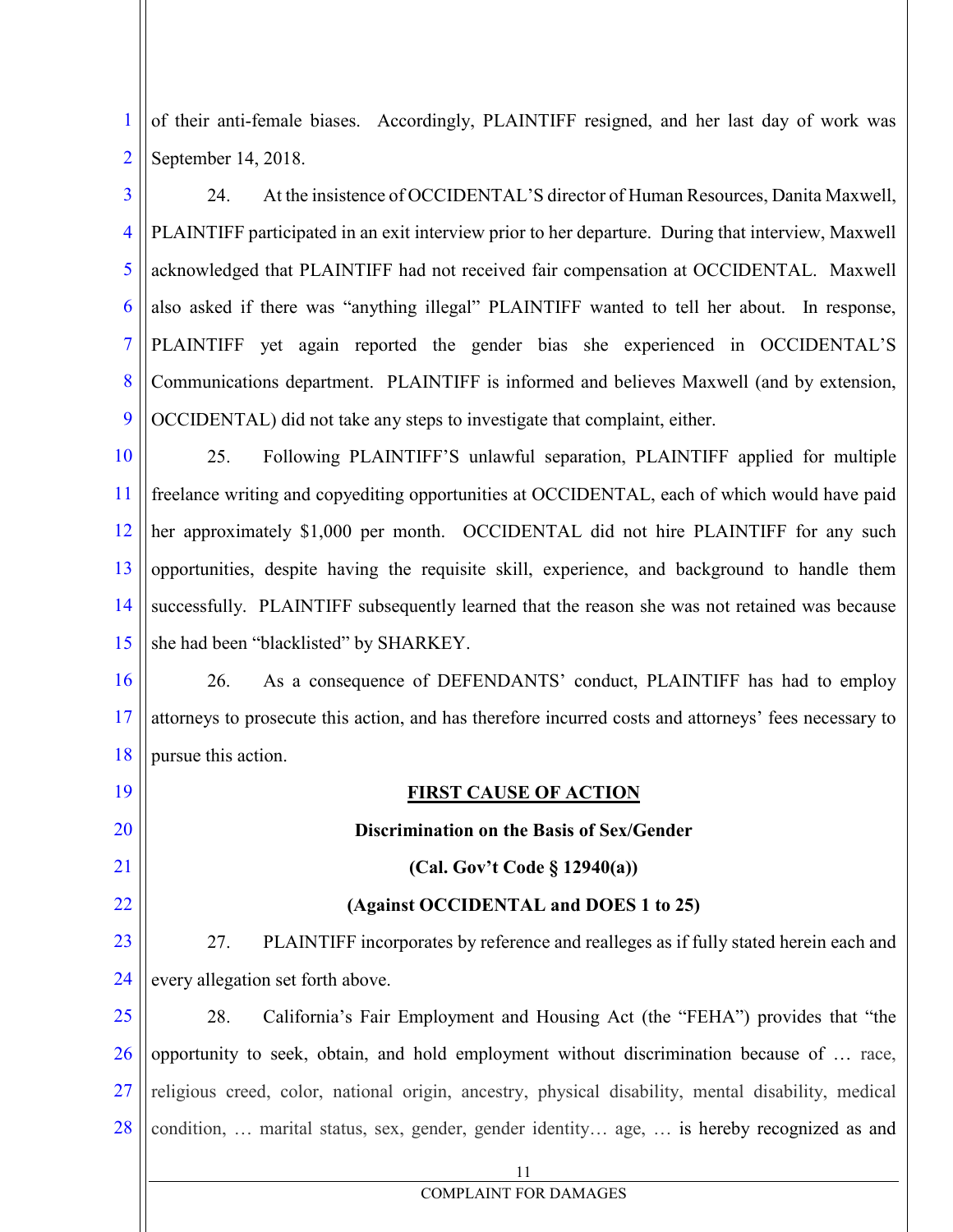1 declared to be a civil right." Cal. Gov't Code §§ 12921(a), 12940(a).

2 3 4 5 6 29. The purpose of the FEHA is to protect and safeguard the right and opportunity of all persons to seek, obtain, and hold employment without discrimination or abridgment on the account of, *inter alia*, a person's sex or gender. The FEHA recognizes that the practice of denying employment opportunities and discriminating in terms of employment substantially and adversely affects the interest of employees, employers, and the public in general. *See* Cal. Gov't Code § 12920.

7

8

30. At all relevant times herein, PLAINTIFF was an "employee" covered by the FEHA, who satisfactorily performed her duties and responsibilities as expected by OCCIDENTAL.

9 10 11 31. The FEHA makes it an unlawful employment practice for an employer to discriminate against an employee "in terms, conditions, or privileges of employment" on the basis of the employee's sex or gender. Cal. Gov't Code § 12940(a).

12 13 32. PLAINTIFF is a woman and therefore is a member of a protected class within the meaning of the FEHA and is entitled to its guarantees of full and equal access to employment. *Id*.

14 15 16 17 33. PLAINTIFF'S sex, gender, and/or other characteristic(s) protected by the FEHA, California Government Code sections 12900 *et seq*., were motivating factors in OCCIDENTAL'S decision not to promote PLAINTIFF or give PLAINTIFF a raise commensurate with the work she performed, and/or to take other adverse job actions against PLAINTIFF.

18 19 20 21 22 34. At all relevant times herein, OCCIDENTAL, by and through its agents, knowingly discriminated against PLAINTIFF on the basis of PLAINTIFF'S gender by favoring male employees in the terms and conditions of their employment, including compensating male employees with higher salaries than PLAINTIFF, and by establishing different working conditions for PLAINTIFF than her male colleagues, as alleged herein and above.

23 24 25 26 27 28 35. OCCIDENTAL'S conduct, as alleged herein, violated the FEHA, and OCCIDENTAL committed unlawful employment practice(s), including, without limitation, by materially affecting the terms and conditions of PLAINTIFF'S employment, culminating in the constructive termination of her employment, in whole or in part on the basis of PLAINTIFF'S sex, gender, and/or other protected characteristic(s), in violation of California Government Code section 12940(a).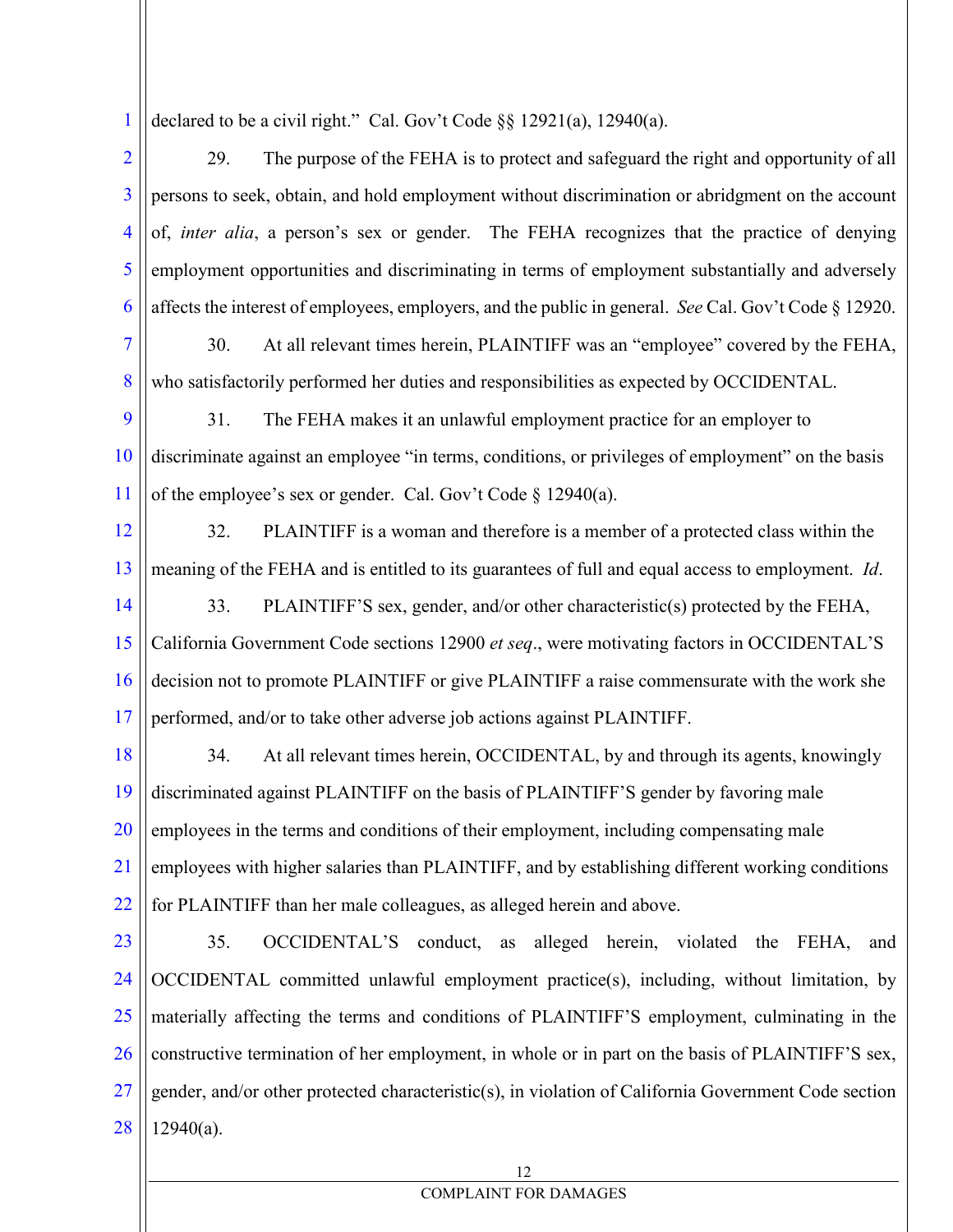1 2 3 4 36. The doctrines of equitable tolling and continuing violations apply to PLAINTIFF'S claim of discrimination. *See Richards v. CH2M Hill, Inc.*, 26 Cal.4th 798 (2001) (an employee is not required to file a lawsuit the moment conditions become intolerable for the employee); *McDonald v. Antelope Valley Community College Dist.*, 45 Cal.4th 88 (2008).

5 6 7 8 9 37. As a proximate result of OCCIDENTAL'S willful, knowing, and intentional discrimination against PLAINTIFF, PLAINTIFF has sustained and continues to sustain substantial losses of earnings and other employment benefits, and has suffered and continues to suffer humiliation, emotional distress, and physical and mental pain and anguish, all to her damage in a sum according to proof.

10 11 12 38. PLAINTIFF has incurred and continues to incur legal expenses and attorneys' fees. Pursuant to California Government Code section 12965(b), PLAINTIFF is entitled to recover reasonable attorneys' fees and costs (including expert costs) in an amount according to proof.

13 14 15 16 | entitled to punitive damages from OCCIDENTAL in an amount according to proof. 39. OCCIDENTAL committed the acts herein despicably, maliciously, fraudulently, and oppressively, with the wrongful intention of injuring PLAINTIFF, from an improper and evil motive amounting to malice, and in conscious disregard of PLAINTIFF'S rights. PLAINTIFF is thus

| 17 | <b>SECOND CAUSE OF ACTION</b>                                                                     |  |
|----|---------------------------------------------------------------------------------------------------|--|
| 18 | Discrimination on the Basis of Age                                                                |  |
| 19 | (Cal. Gov't Code $\S$ 12940(a))                                                                   |  |
| 20 | (Against OCCIDENTAL and DOES 1 to 25)                                                             |  |
| 21 | PLAINTIFF incorporates by reference and realleges as if fully stated herein each and<br>1.        |  |
| 22 | every allegation set forth above.                                                                 |  |
| 23 | 2.<br>The FEHA makes it an unlawful employment practice for an employer to                        |  |
| 24 | discriminate against an employee "in terms, conditions, or privileges of employment" on the basis |  |
| 25 | of the employee's age. Cal. Gov't Code § 12940(a).                                                |  |
| 26 | 3.<br>PLAINTIFF, at all times relevant herein, was over the age of 40, and therefore is a         |  |
| 27 | member of a protected class within the meaning of the FEHA and is entitled to its guarantees of   |  |
| 28 | full and equal access to employment. Cal. Gov't Code § 12926(b).                                  |  |
|    | 13                                                                                                |  |
|    | <b>COMPLAINT FOR DAMAGES</b>                                                                      |  |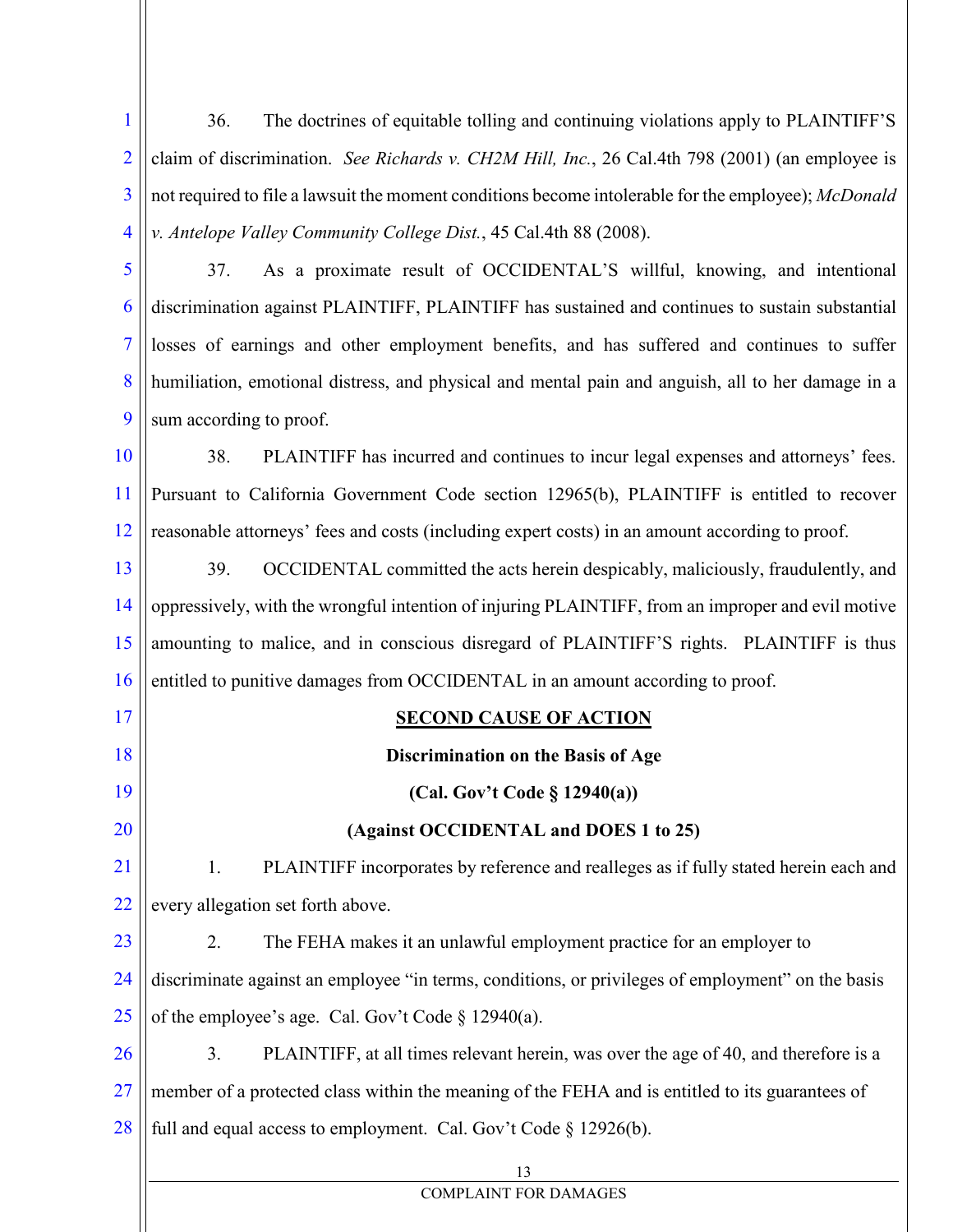1 2 3 4 5 6 4. PLAINTIFF'S age and/or other characteristic(s) protected by the FEHA were motivating factors in OCCIDENTAL'S decision not to promote PLAINTIFF to associate director of Communications. Specifically, as alleged above, PLAINTIFF was denied a promotion to associate director of Communications, and was told such a promotion was "impossible;" however, OCCIDENTAL subsequently hired a less-qualified individual 10 years younger than PLAINTIFF to be the College's associate director of Communications.

7 8 5. As set forth herein and above, OCCIDENTAL discriminated against PLAINTIFF because of her age.

9 10 11 12 13 6. OCCIDENTAL'S conduct, as alleged herein, violated the FEHA, and OCCIDENTAL committed unlawful employment practice(s), including, without limitation, by materially affecting the terms and conditions of PLAINTIFF'S employment, in whole or in part on the basis of PLAINTIFF'S sex, gender, and/or other protected characteristic(s), in violation of California Government Code section 12940(a).

14 15 16 17 7. The doctrines of equitable tolling and continuing violations apply to PLAINTIFF'S claim of discrimination. *See Richards v. CH2M Hill, Inc.*, 26 Cal.4th 798 (2001) (an employee is not required to file a lawsuit the moment conditions become intolerable for the employee); *McDonald v. Antelope Valley Community College Dist.*, 45 Cal.4th 88 (2008).

18 19 20 21 22 8. As a proximate result of OCCIDENTAL'S willful, knowing, and intentional discrimination against PLAINTIFF, PLAINTIFF has sustained and continues to sustain substantial losses of earnings and other employment benefits, and has suffered and continues to suffer humiliation, emotional distress, and physical and mental pain and anguish, all to her damage in a sum according to proof.

23 24 25 9. PLAINTIFF has incurred and continues to incur legal expenses and attorneys' fees. Pursuant to California Government Code section 12965(b), PLAINTIFF is entitled to recover reasonable attorneys' fees and costs (including expert costs) in an amount according to proof.

26 27 10. OCCIDENTAL committed the acts herein despicably, maliciously, fraudulently, and oppressively, with the wrongful intention of injuring PLAINTIFF, from an improper and evil motive

28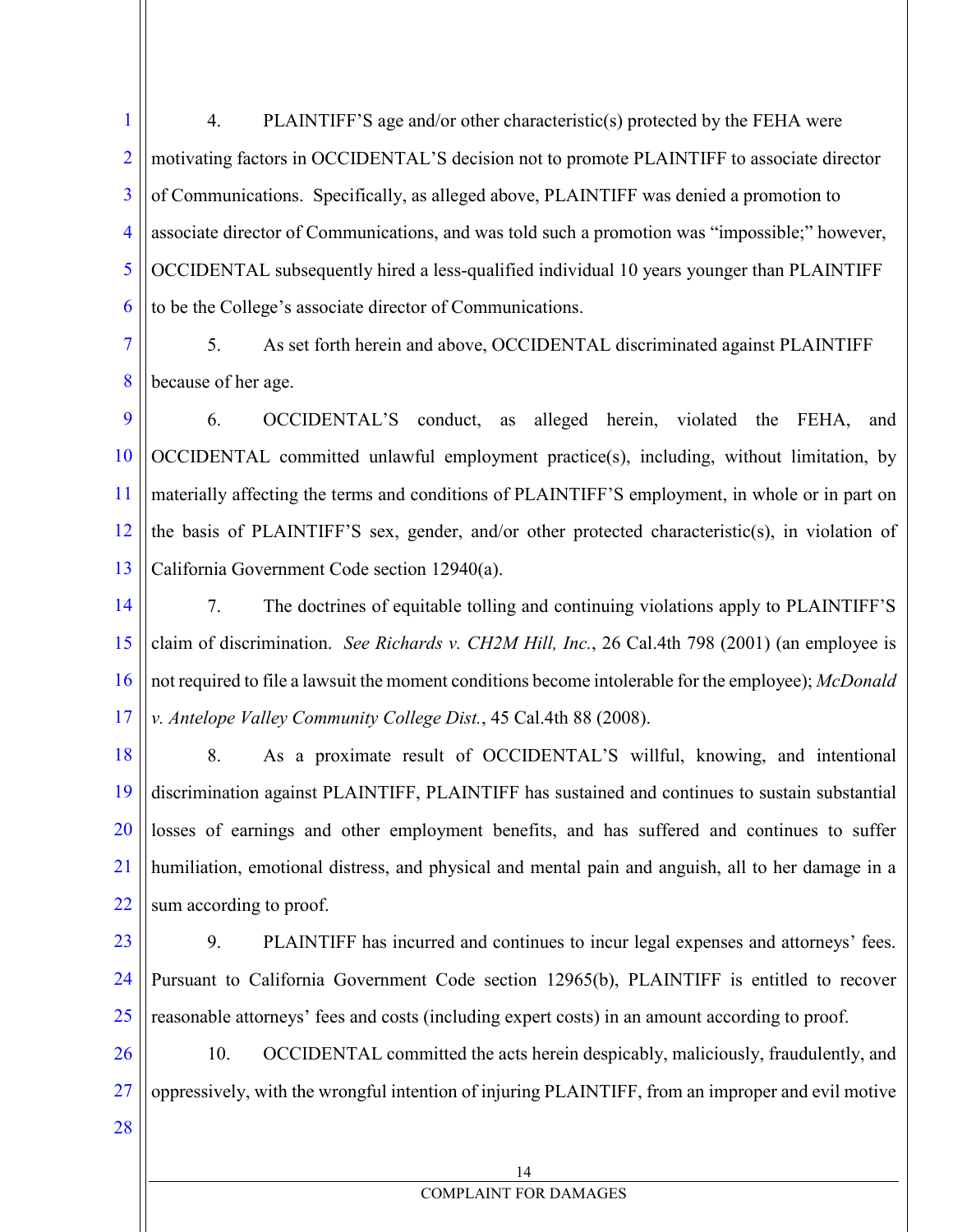| 1              | amounting to malice, and in conscious disregard of PLAINTIFF'S rights. PLAINTIFF is thus          |
|----------------|---------------------------------------------------------------------------------------------------|
| $\overline{2}$ | entitled to punitive damages from OCCIDENTAL in an amount according to proof.                     |
| $\overline{3}$ | <b>THIRD CAUSE OF ACTION</b>                                                                      |
| 4              | <b>Retaliation for Opposing Practices Forbidden by the FEHA</b>                                   |
| 5              | (Cal. Gov't Code § 12940(h))                                                                      |
| 6              | (Against OCCIDENTAL and DOES 1 to 25)                                                             |
| 7              | 11.<br>PLAINTIFF incorporates by reference and realleges as if fully stated herein each           |
| 8              | and every allegation set forth above.                                                             |
| 9              | 12.<br>At all times herein mentioned, the FEHA was in full force and effect and was               |
| 10             | binding on OCCIDENTAL. This statute requires OCCIDENTAL to refrain from retaliating               |
| 11             | against any employee for opposing practices forbidden by the FEHA or who asserts rights under     |
| 12             | the FEHA, including complaining of discrimination on the basis of gender, among other things.     |
| 13             | 13.<br>OCCIDENTAL, through its agents and supervisors, took actions and made a                    |
| 14             | number of comments to and about PLAINTIFF that exhibited discriminatory and retaliatory           |
| 15             | motivations, intentions, and consciousness.                                                       |
| 16             | 14.<br>As alleged herein and above, during PLAINTIFF'S employment with                            |
| 17             | OCCIDENTAL, DEFENDANTS intentionally engaged in discrimination about which PLAINTIFF              |
| 18             | complained to DEFENDANTS, including complaints about not being promoted or given a raise          |
| 19             | because of her gender, and being retaliated against because of her protected statuses, as stated  |
| 20             | above.                                                                                            |
| 21             | 15.<br>The decision not to promote PLAINTIFF or give her a raise commensurate with her            |
| 22             | work was in retaliation for PLAINTIFF engaging in protected activity, including her complaints    |
| 23             | described above.                                                                                  |
| 24             | 16.<br>The doctrines of equitable tolling and continuing violations apply to PLAINTIFF'S          |
| 25             | claims of retaliation. See Richards v. CH2M Hill, Inc., 26 Cal.4th 798 (2001) (an employee is not |
| 26             | required to file a lawsuit the moment conditions become intolerable for the employee); McDonald   |
| 27             | v. Antelope Valley Community College Dist., 45 Cal.4th 88 (2008).                                 |
| 28             | As a proximate result of OCCIDENTAL'S willful, knowing, and intentional<br>17.                    |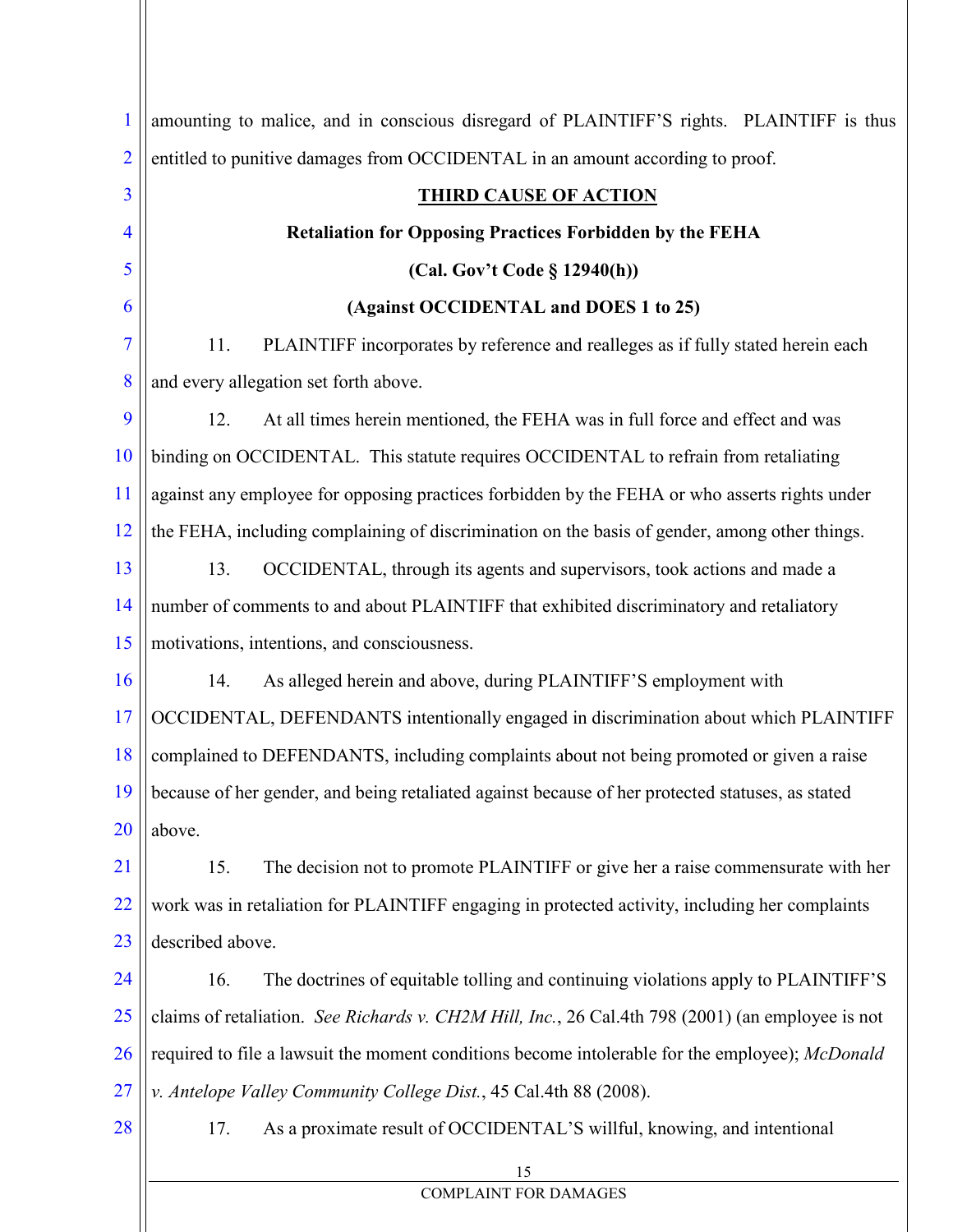1 2 3 4 5 6 7 8 9 10 11 12 13 14 15 16 17 18 19 20 21 22 23 24 25 26 27 28 16 COMPLAINT FOR DAMAGES retaliation against PLAINTIFF, PLAINTIFF has sustained and continues to sustain substantial losses of earnings and other employment benefits, and has suffered and continues to suffer humiliation, emotional distress, and physical and mental pain and anguish, all to her damage in a sum according to proof. 18. PLAINTIFF has incurred and continues to incur legal expenses and attorneys' fees. Pursuant to California Government Code section 12965(b), PLAINTIFF is entitled to recover reasonable attorneys' fees and costs (including expert costs) in an amount according to proof. 19. OCCIDENTAL committed the acts herein despicably, maliciously, fraudulently, and oppressively, with the wrongful intention of injuring PLAINTIFF, from an improper and evil motive amounting to malice, and in conscious disregard of the rights of PLAINTIFF. PLAINTIFF is thus entitled to punitive damages from OCCIDENTAL in an amount according to proof. **FOURTH CAUSE OF ACTION Failure to Prevent Discrimination or Retaliation in Violation of the FEHA (Cal. Gov't Code § 12940(k)) (Against OCCIDENTAL and DOES 1 to 25)** 20. PLAINTIFF incorporates by reference and realleges as if fully stated herein each and every allegation set forth above. 21. California law requires that employers "take reasonable steps to prevent and correct wrongful behavior, including but not limited to, discriminatory and retaliatory behavior in the workplace. *See* Cal. Gov't Code §12940(k). Pursuant to this statute, OCCIDENTAL was required to take all reasonable steps to prevent discrimination and retaliation based on PLAINTIFF'S sex, gender, and/or other protected characteristics. 22. During the course of PLAINTIFF'S employment, OCCIDENTAL failed to prevent TRANQUADA, SCHRAEDER, SHARKEY, and others from engaging in intentional actions that resulted in PLAINTIFF being treated less favorably because of PLAINTIFF'S protected statuses (*i.e*., sex, gender, age, and/or other protected characteristics). During the course of PLAINTIFF'S employment, OCCIDENTAL failed to prevent TRANQUADA, SCHRAEDER, SHARKEY, and others from engaging in unjustified employment practices against PLAINTIFF.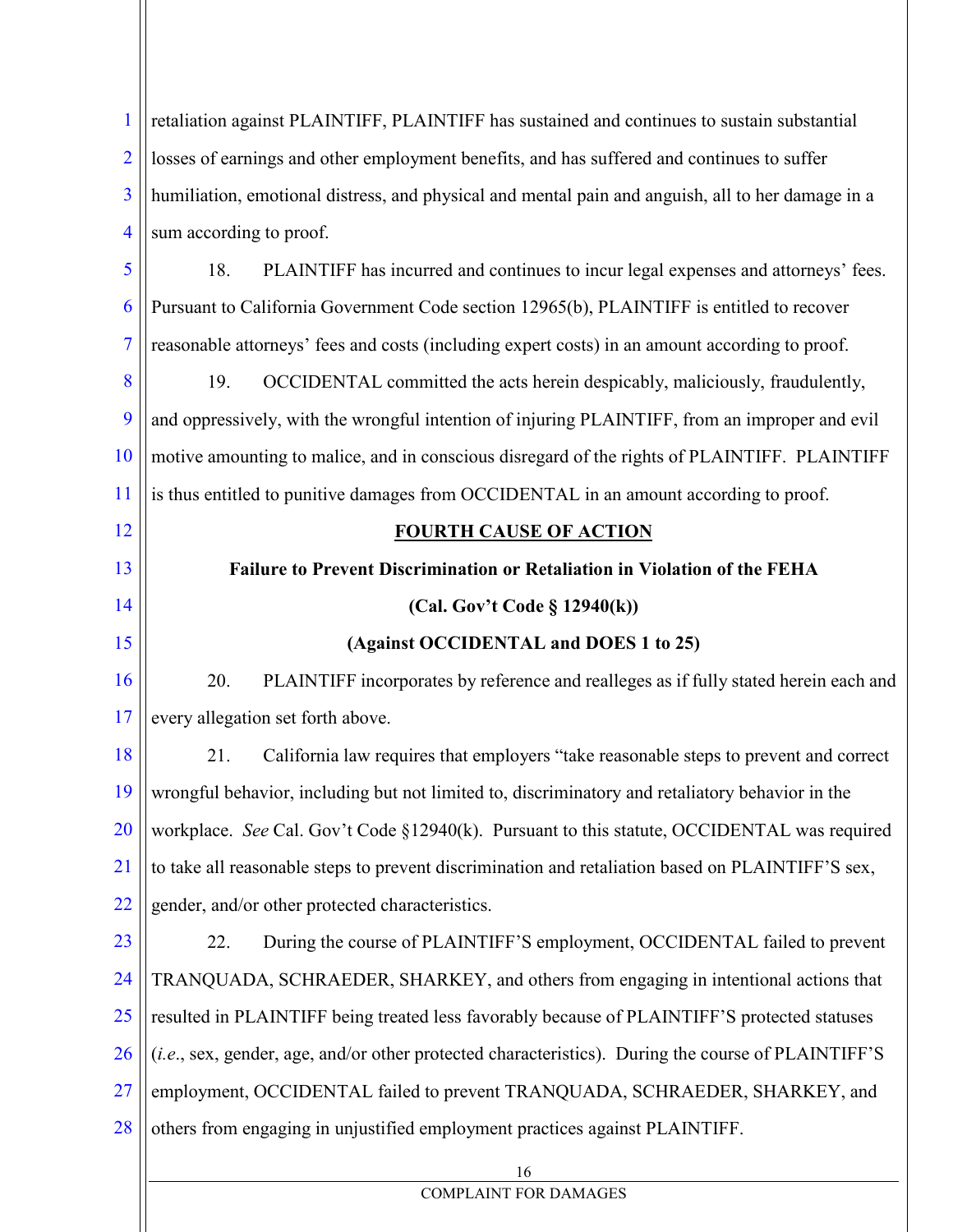1 2 3 23. PLAINTIFF believes and, on that basis, alleges that her protected statuses and/or protected activity were substantial motivating factors in DEFENDANTS' discrimination and retaliation against her.

4 5 6 24. OCCIDENTAL, through its agents and supervisors, made a number of comments to PLAINTIFF that exhibited discriminatory and retaliatory motivations, intentions, and consciousness.

7 8 9 25. DEFENDANTS intentionally engaged in discrimination and retaliation based upon PLAINTIFF'S protected statuses, including sex, gender, age, /or other characteristic(s), about which PLAINTIFF complained to her supervisors and Human Resources.

10 11 12 13 26. OCCIDENTAL was aware of a number of actions and comments to and about PLAINTIFF that constituted discrimination and retaliation present in PLAINTIFF'S workplace and under the control of OCCIDENTAL. Yet, OCCIDENTAL did not take immediate or corrective action to prevent further discrimination and/or retaliation in PLAINTIFF'S workplace.

14 15 16 17 27. OCCIDENTAL knew, or reasonably should have known, of the other DEFENDANTS' unlawful discrimination and retaliation in the workplace, and that OCCIDENTAL should have restrained such other DEFENDANTS from engaging in unlawful discrimination and retaliation.

18 19 20 28. As alleged herein and above, OCCIDENTAL violated California law by failing to take all reasonable steps necessary to prevent the discrimination and retaliation from occurring. *See* Cal. Gov't. Code § 12940(k).

21 22 23 24 25 29. As a proximate result of OCCIDENTAL'S willful, knowing, and intentional failure to prevent, investigate, or remedy discrimination and retaliation against PLAINTIFF, PLAINTIFF has sustained and continues to sustain substantial losses of earnings and other employment benefits, and has suffered and continues to suffer humiliation, emotional distress, and physical and mental pain and anguish, all to her damage in a sum according to proof.

26 27 28 30. PLAINTIFF has incurred and continues to incur legal expenses and attorneys' fees. Pursuant to California Government Code Section 12965(b), PLAINTIFF is entitled to recover reasonable attorneys' fees and costs (including expert costs) in an amount according to proof.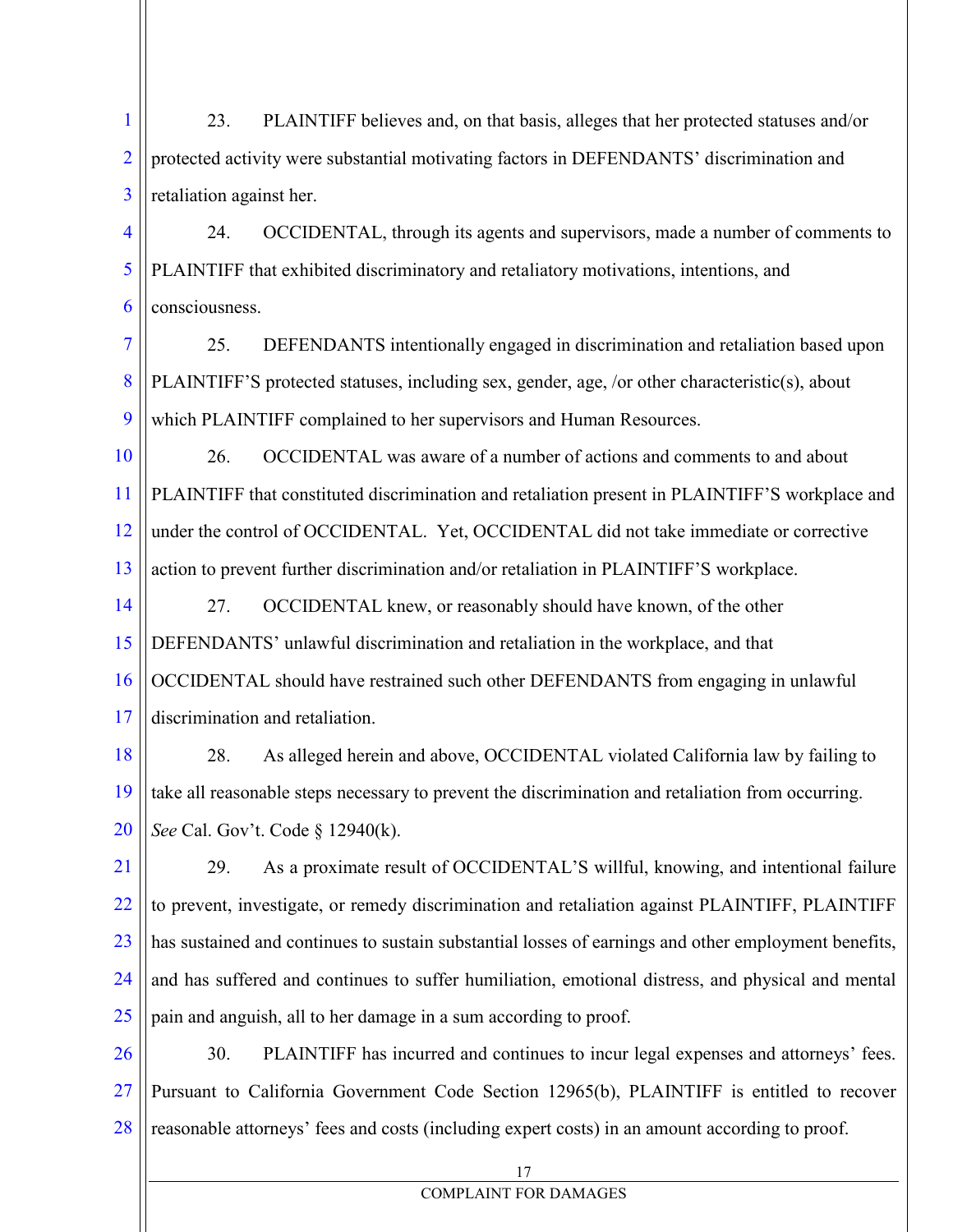| 1              | OCCIDENTAL committed the acts herein despicably, maliciously, fraudulently, and<br>31.                            |
|----------------|-------------------------------------------------------------------------------------------------------------------|
| $\overline{2}$ | oppressively, with the wrongful intention of injuring PLAINTIFF, from an improper and evil motive                 |
| $\overline{3}$ | amounting to malice, and in conscious disregard of the rights of PLAINTIFF. PLAINTIFF is thus                     |
| $\overline{4}$ | entitled to punitive damages from OCCIDENTAL in an amount according to proof.                                     |
| 5              | <b>FIFTH CAUSE OF ACTION</b>                                                                                      |
| 6              | Aiding, Abetting, Inciting, Compelling, or Coercing Acts Forbidden By the FEHA                                    |
| $\overline{7}$ | (Cal. Gov't Code § 12940(i))                                                                                      |
| 8              | (Against All DEFENDANTS and DOES 1 to 25)                                                                         |
| 9              | 32.<br>PLAINTIFF incorporates by reference and realleges as if fully stated herein each and                       |
| 10             | every allegation set forth above.                                                                                 |
| 11             | It is unlawful for "any person to aid, abet, incite, compel, or coerce the doing of any<br>33.                    |
| 12             | of the acts forbidden under [FEHA], or to attempt to do so." Cal. Gov't Code § 12940(i).                          |
| 13             | At all relevant times, DEFENDANTS and their agents knew or should have known<br>34.                               |
| 14             | that PLAINTIFF had rights pursuant to FEHA to be free from discrimination and retaliation.                        |
| 15             | Notwithstanding this knowledge, as alleged herein and above, DEFENDANTS and<br>35.                                |
| 16             | their agents assisted, supported, facilitated, participated, encouraged, and/or urged, forcefully, with           |
| 17             | overwhelming pressure, and/or with threats, the unlawful discrimination and retaliation against                   |
| 18             | PLAINTIFF, as described above. As a result, DEFENDANTS aided, abetted, incited, compelled,                        |
|                | $\frac{19}{19}$ and/or coerced the doing of acts forbidden under the FEHA, or attempted to do so, in violation of |
| 20             | Government Code section 12940(i).                                                                                 |
| 21             | As a proximate result of DEFENDANTS' violation of California Government Code<br>36.                               |
| 22             | section 12940(i), PLAINTIFF has sustained and continues to sustain substantial losses of earnings                 |
| 23             | and other employment benefits, and has suffered and continues to suffer humiliation, emotional                    |
| 24             | distress, and physical and mental pain and anguish, all to her damage in a sum according to proof.                |
| 25             | 37.<br>PLAINTIFF has incurred and continues to incur legal expenses and attorneys' fees.                          |
| 26             | Pursuant to California Government Code section 12965(b), PLAINTIFF is entitled to recover                         |
| 27             | reasonable attorneys' fees and costs (including expert costs) in an amount according to proof.                    |
| 28             |                                                                                                                   |
|                |                                                                                                                   |

# 18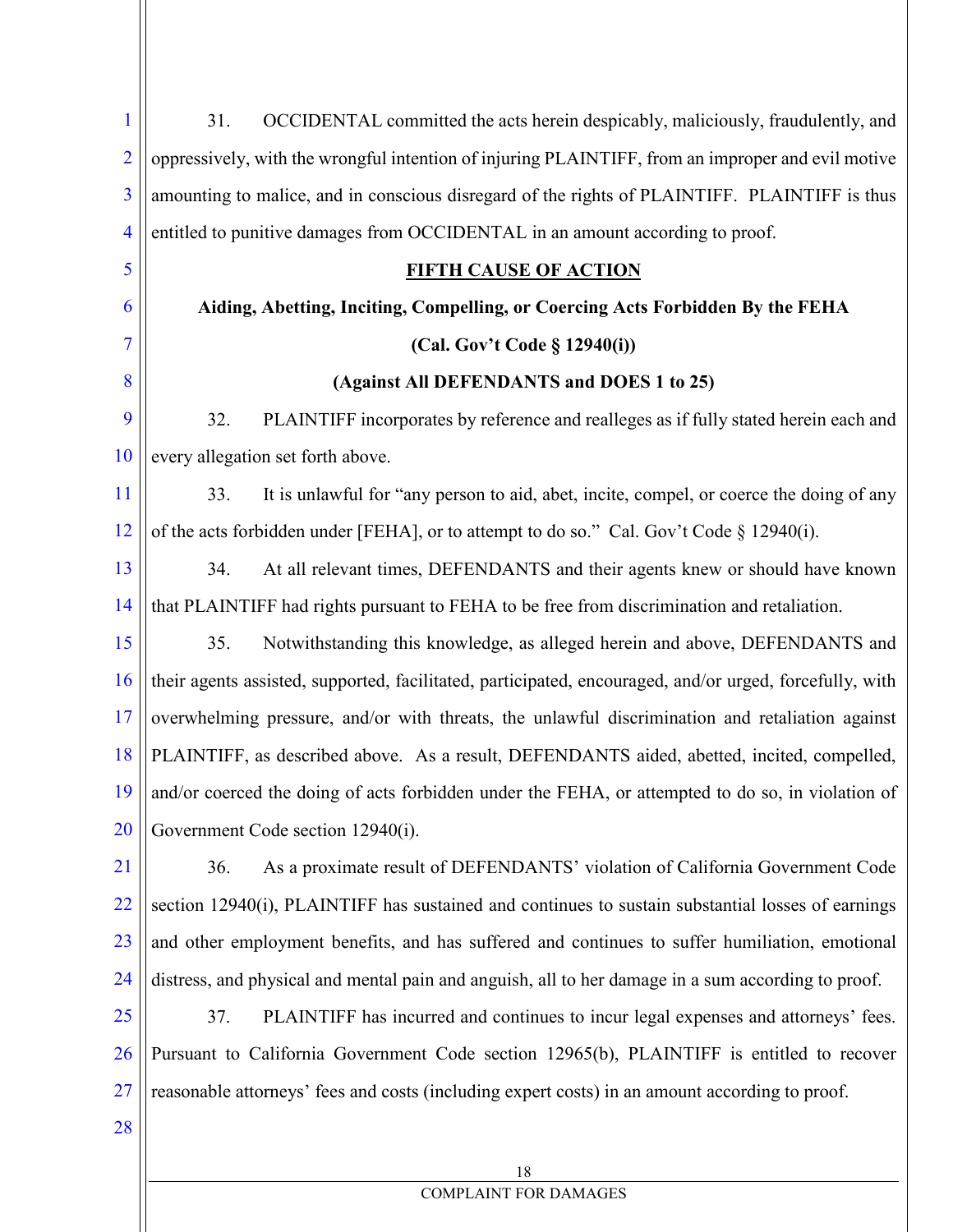| 1              | 38.<br>DEFENDANTS committed the acts herein despicably, maliciously, fraudulently, and                   |
|----------------|----------------------------------------------------------------------------------------------------------|
| $\overline{2}$ | oppressively, with the wrongful intention of injuring PLAINTIFF, from an improper and evil motive        |
| $\overline{3}$ | amounting to malice, and in conscious disregard of the rights of PLAINTIFF. PLAINTIFF is thus            |
| $\overline{4}$ | entitled to punitive damages from DEFENDANTS in an amount according to proof.                            |
| 5              | <b>SIXTH CAUSE OF ACTION</b>                                                                             |
| 6              | <b>Whistleblower Retaliation</b>                                                                         |
| 7              | (Cal. Lab. Code § 1102.5)                                                                                |
| 8              | (Against All DEFENDANTS and DOES 1 to 25)                                                                |
| 9              | 39.<br>PLAINTIFF incorporates by reference and realleges as if fully stated herein each                  |
| 10             | and every allegation set forth above.                                                                    |
| 11             | 40.<br>At all relevant times, California Labor Code section 1102.5 was in effect and was                 |
| 12             | binding on DEFENDANTS. California law prohibits DEFENDANTS from retaliating against any                  |
| 13             | employee for raising complaints of illegality. "An employer, or any person acting on behalf of the       |
| 14             | employer, shall not retaliate against an employee for disclosing information if the employee has         |
| 15             | reasonable cause to believe that the information discloses a violation of state or federal statute, or a |
| 16             | violation of or noncompliance with a local, state, or federal rule or regulation" Cal. Lab. Code §       |
| 17             | $1102.5(b)$ .                                                                                            |
| 18             | 41.<br>At all relevant times, an employer is responsible for the acts of its managers,                   |
| 19             | officers, agents, and employees. See Cal. Lab. Code § 1104(b).                                           |
| 20             | As alleged herein and above, PLAINTIFF engaged in activity protected by the<br>42.                       |
| 21             | FEHA and the California Labor Code when PLAINTIFF reported complaints of discrimination                  |
| 22             | based on her gender and/or sex, including concerns of gender pay equity and gender bias. In              |
| 23             | response, DEFENDANTS retaliated against PLAINTIFF by taking adverse employment actions,                  |
| 24             | including refusing to promote PLAINTIFF or increase PLAINTIFF'S compensation commensurate                |
| 25             | with her job duties, discussed above.                                                                    |
| 26             | As a proximate result of DEFENDANTS' willful, knowing, and intentional<br>43.                            |
| 27             | retaliation against PLAINTIFF, PLAINTIFF has sustained and continues to sustain substantial              |
| 28             | losses of earnings and other employment benefits, and has suffered and continues to suffer               |
|                | 19                                                                                                       |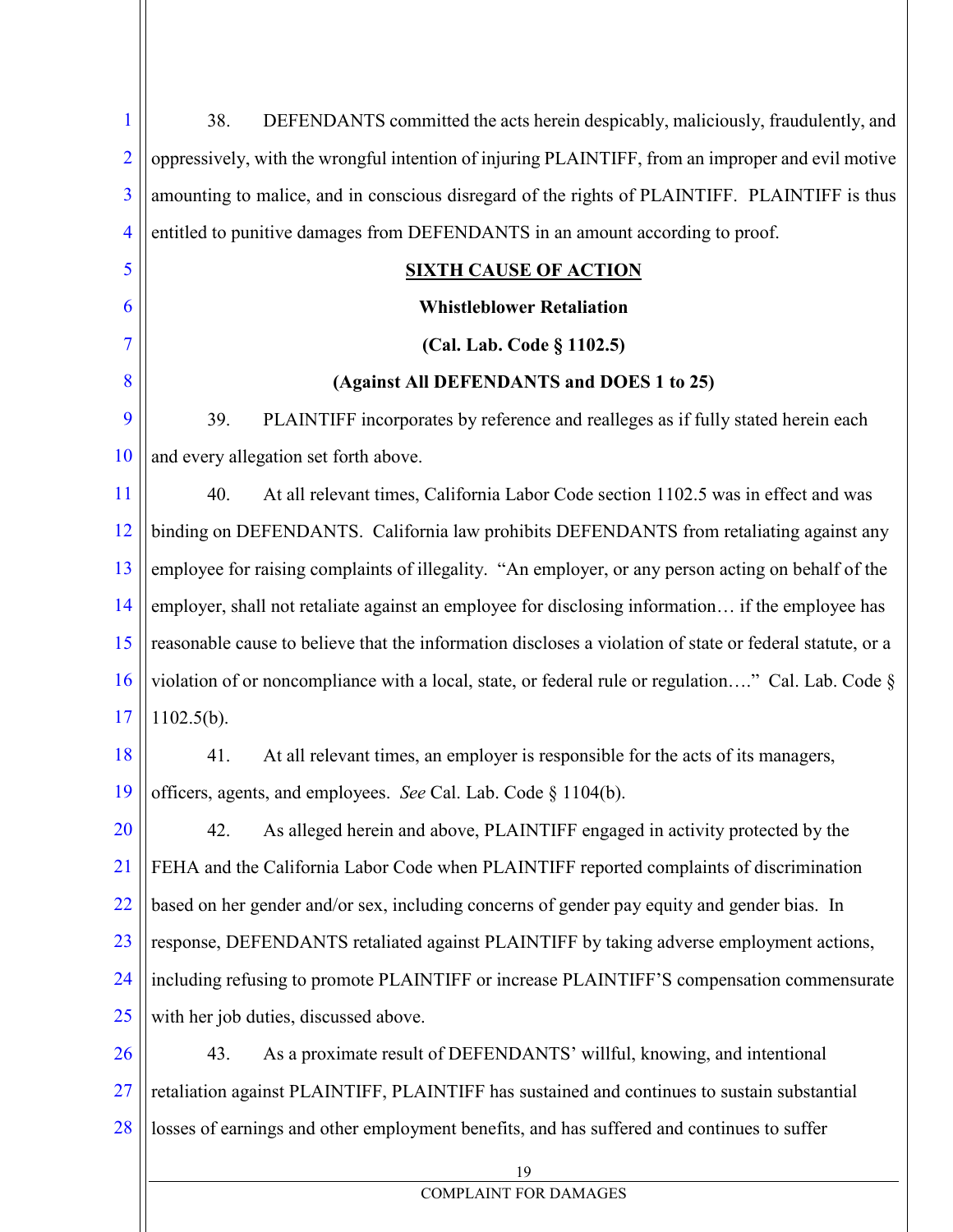1 2 humiliation, emotional distress, and physical and mental pain and anguish, all to her damage in a sum according to proof.

3 4 5 6 7 8 9 10 11 12 13 14 15 16 17 18 19 20 21 22 23 24 25 26 27 28 44. DEFENDANTS committed the acts herein despicably, maliciously, fraudulently, and oppressively, with the wrongful intention of injuring PLAINTIFF, from an improper and evil motive amounting to malice, and in conscious disregard of the rights of PLAINTIFF. PLAINTIFF is thus entitled to punitive damages from DEFENDANTS in an amount according to proof. **SEVENTH CAUSE OF ACTION Intentional Infliction of Emotional Distress (Against All DEFENDANTS and DOES 1 to 25)** 45. PLAINTIFF incorporates by reference and realleges as if fully stated herein each and every allegation set forth above. 46. A person intentionally inflicts emotional distress when he/she engages in extreme and outrageous conduct with either: (1) an intent to cause emotional distress; or (2) reckless disregard of the probability of causing emotional distress, and actually does cause severe emotional suffering. *See Hughes v. Pair*, 46 Cal.4th 1035, 1050 (2009). 47. DEFENDANTS owed PLAINTIFF a duty of care not to cause PLAINTIFF emotional distress. 48. As alleged herein and above, DEFENDANTS knowingly discriminated and retaliated against PLAINTIFF based on her sex and gender, and because she engaged in other protected activity. 49. DEFENDANTS caused PLAINTIFF severe and extreme emotional distress that exceeded the normal risks of the employment relationship, by conspiring against PLAINTIFF to deny her a promotion and pay raise, basing negative performance evaluations on inappropriate gender-based stereotypes, ultimately forcing her out of the work place and denying her ongoing sources of freelance work. 50. DEFENDANTS were aware that treating PLAINTIFF in the manner alleged above, including depriving PLAINTIFF of her livelihood, would devastate PLAINTIFF and cause her extreme hardship.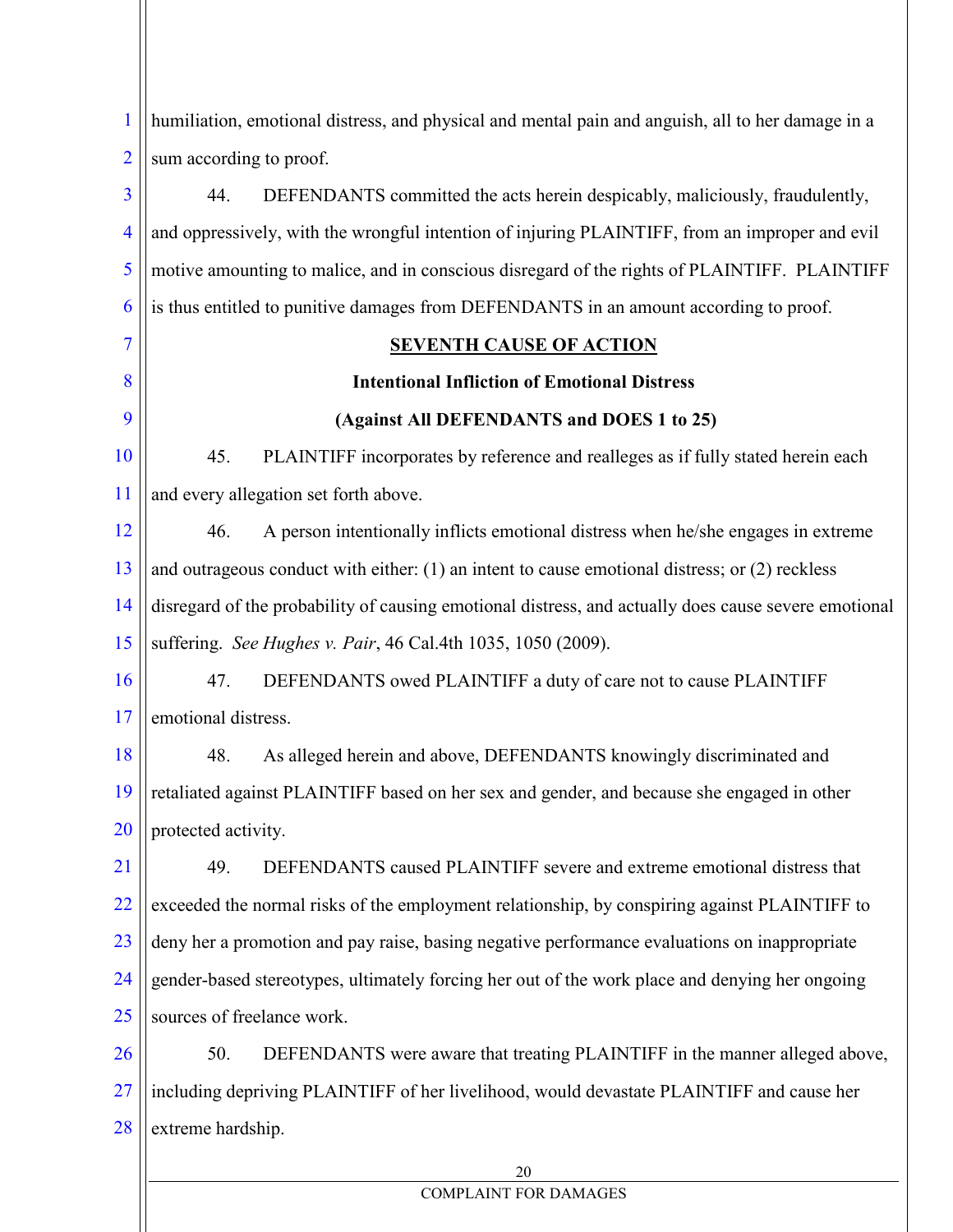| 1 |                                 | 51. DEFENDANTS breached their duty to PLAINTIFF by way of their own conduct, as |
|---|---------------------------------|---------------------------------------------------------------------------------|
|   | $2$   alleged herein and above. |                                                                                 |

3 4 5 6 7 52. PLAINTIFF is informed and believes and thereon alleges that such acts of DEFENDANTS were intentional, extreme, and outrageous. PLAINTIFF is further informed and believes, and thereon alleges, that such actions were done with the intent to cause serious emotional distress or with reckless disregard of the probability of causing PLAINTIFF serious emotional distress.

8 9 10 53. As a proximate result of DEFENDANTS' extreme and outrageous conduct, PLAINTIFF has suffered and continues to suffer humiliation, emotional distress, and mental and physical pain and anguish, all to her damage in a sum according to proof.

11 12 13 14 54. DEFENDANTS committed the acts herein despicably, maliciously, fraudulently, and oppressively, with the wrongful intention of injuring PLAINTIFF, from an improper and evil motive amounting to malice, and in conscious disregard of the rights of PLAINTIFF. PLAINTIFF is thus entitled to punitive damages from DEFENDANTS in an amount according to proof.

### **EIGHTH CAUSE OF ACTION**

# **Negligent Infliction of Emotional Distress**

## **(Against All DEFENDANTS and DOES 1 to 25)**

18 19 55. PLAINTIFF incorporates by reference and realleges as if fully stated herein each and every allegation set forth above.

20 21 56. DEFENDANTS owed PLAINTIFF a duty of care not to cause PLAINTIFF emotional distress.

22 23 24 25 26 27 57. As alleged herein and above, DEFENDANTS breached their duty to PLAINTIFF by way of their own conduct, as alleged herein and above. Specifically, DEFENDANTS engaged in discriminatory and retaliatory actions against PLAINTIFF on the basis of her sex, gender, and age, and for having engaged in protected activity under the FEHA and Labor Code. DEFENDANTS' conduct was done in a careless or negligent manner, without consideration for the effect of such conduct upon PLAINTIFF'S emotional wellbeing.

28

15

16

17

58. DEFENDANTS knew, or should have known, that treating PLAINTIFF in the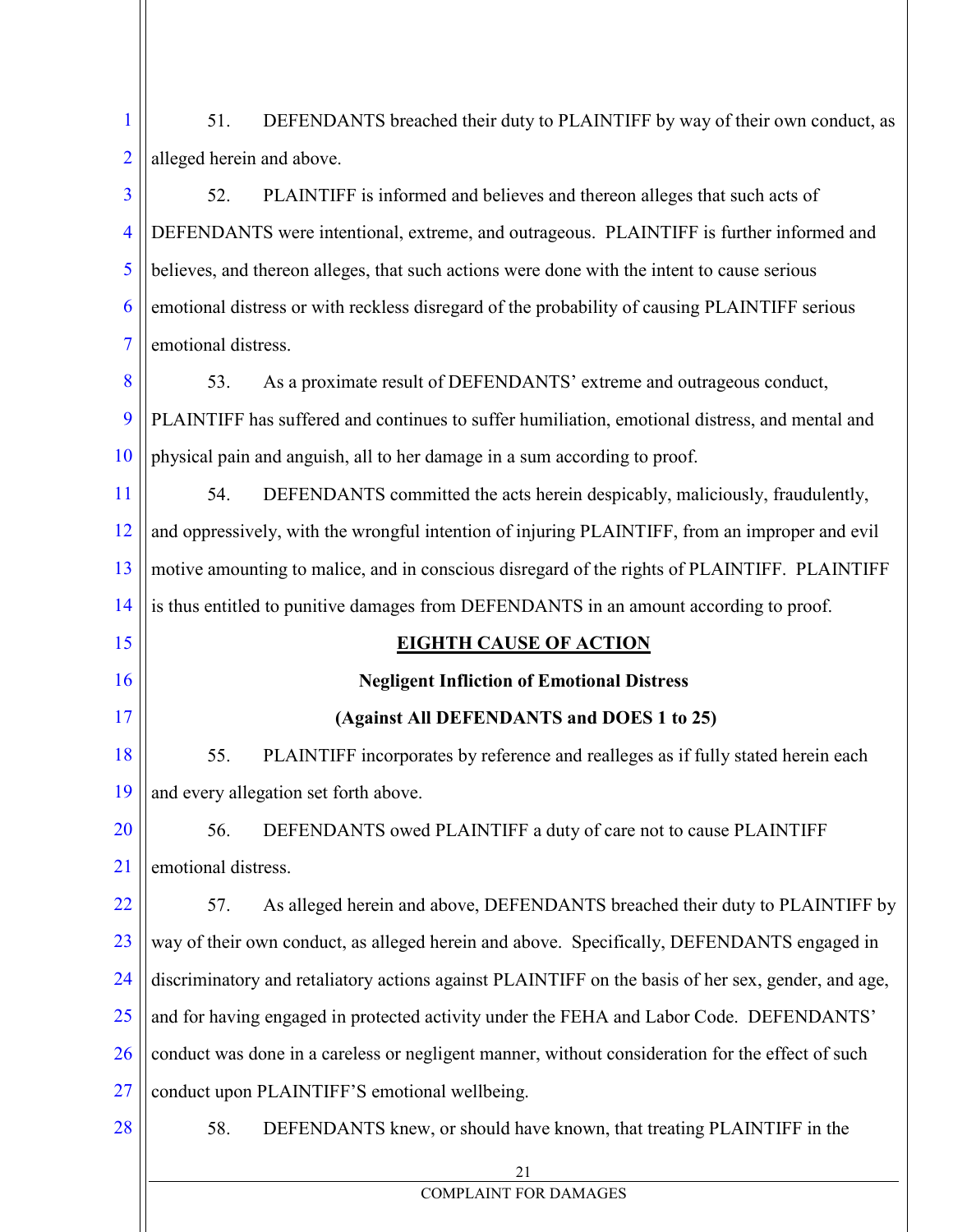| $\mathbf{1}$             | manner alleged above, including depriving PLAINTIFF of her livelihood, would devastate               |
|--------------------------|------------------------------------------------------------------------------------------------------|
| $\overline{2}$           | PLAINTIFF and cause PLAINTIFF extreme hardship.                                                      |
| 3                        | As a proximate result of DEFENDANTS' negligent conduct, PLAINTIFF has<br>59.                         |
| $\overline{\mathcal{A}}$ | suffered and continues to suffer humiliation, emotional distress, and mental and physical pain and   |
| 5                        | anguish, all to her damage in a sum according to proof.                                              |
| 6                        | 60.<br>DEFENDANTS committed the acts herein despicably, maliciously, fraudulently,                   |
| $\overline{7}$           | and oppressively, with the wrongful intention of injuring PLAINTIFF, from an improper and evil       |
| 8                        | motive amounting to malice, and in conscious disregard of the rights of PLAINTIFF. PLAINTIFF         |
| 9                        | is thus entitled to punitive damages from DEFENDANTS in an amount according to proof.                |
| 10                       | <b>NINTH CAUSE OF ACTION</b>                                                                         |
| 11                       | <b>Violation of Equal Pay Act</b>                                                                    |
| 12                       | (Cal. Lab. Code $\S$ 1197.5(a))                                                                      |
| 13                       | (Against OCCIDENTAL and DOES 1 to 25)                                                                |
| 14                       | 61.<br>PLAINTIFF incorporates by reference and realleges as if fully stated herein each and          |
| 15                       | every allegation set forth above.                                                                    |
| 16                       | 62.<br>At all relevant times, California Labor Code section 1197.5 was in effect and was             |
| 17                       | binding on OCCIDENTAL. This statute prohibits OCCIDENTAL from paying any individual at a             |
| 18                       | lower rate than employees of a different gender for substantially similar work, when viewed as a     |
| 19 <sup>°</sup>          | composite of skill, effort, and responsibility, performed under similar working conditions.          |
| 20                       | OCCIDENTAL violated California Labor Code section 1197.5 by failing to pay<br>63.                    |
| 21                       | PLAINTIFF at the same rate as her male counterpart for substantially similar work, when viewed as    |
| 22                       | a composite of skill, effort, and responsibility, performed under similar working conditions.        |
| 23                       | Specifically, OCCIDENTAL paid a male employee approximately 25% more than PLAINTIFF,                 |
| 24                       | despite the fact that the two performed substantially similar work, and that, if anything, PLAINTIFF |
| 25                       | had greater responsibilities due to her assumption of both the assistant and associate director of   |
| 26                       | Communications roles at OCCIDENTAL. OCCIDENTAL knew this to be the case, yet continued               |
| 27                       | to fail to pay PLAINTIFF equal wages, which are due and owing.                                       |
| 28                       | As a proximate result of OCCIDENTAL'S willful, knowing, and intentional violation<br>64.             |
|                          | 22                                                                                                   |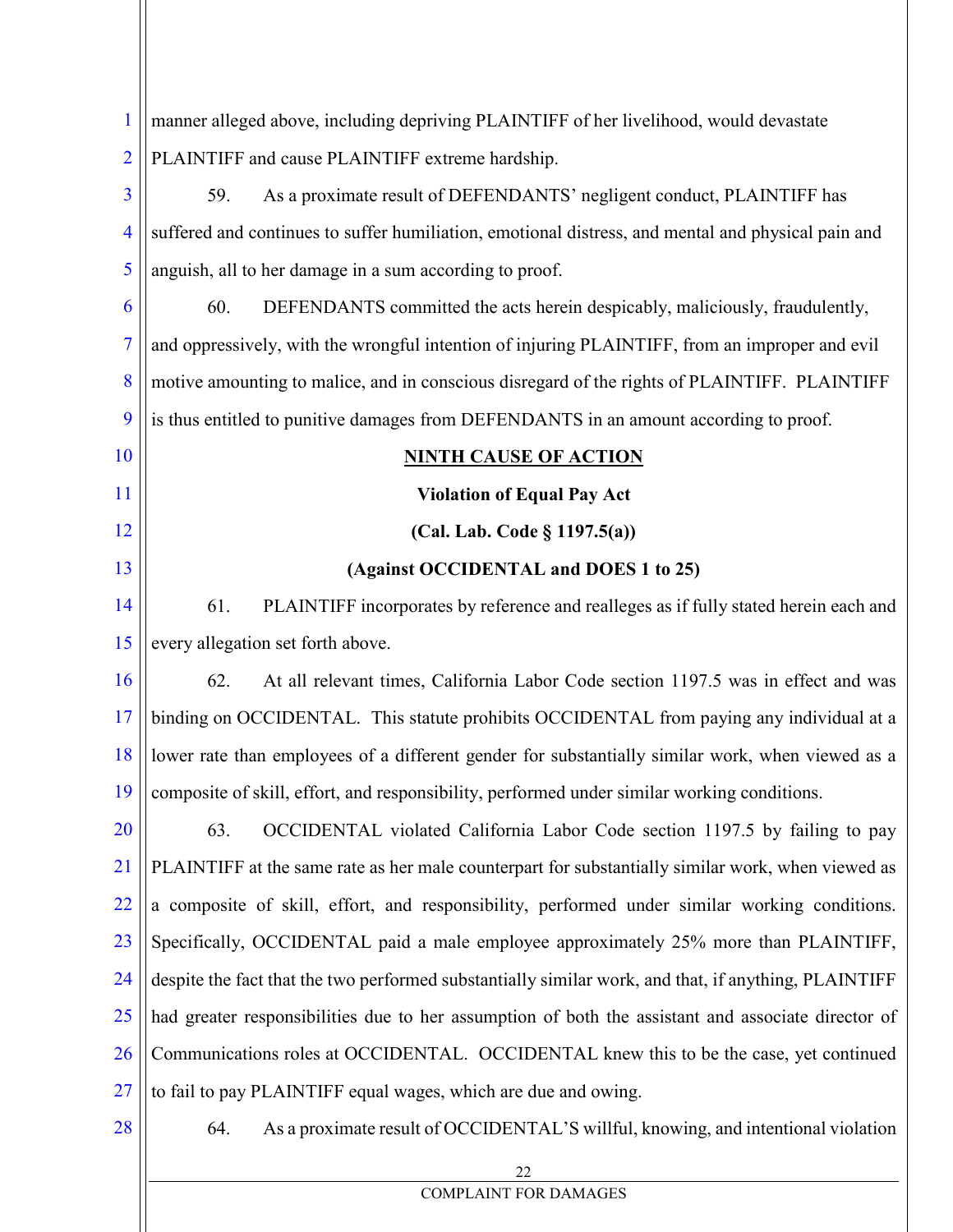1 2 3 of Labor Code section 1197.5, PLAINTIFF sustained substantial losses of earnings and employment benefits. PLAINTIFF is entitled to the balance of the wages, including interest, and an equal amount as liquidated damages. *See* Cal. Lab. Code § 1197.5(h).

4

5

6

7

8

22

65. Labor Code section  $1197.5(k)(1)$  prevents employers from, "in any manner discriminat [ing] or retaliat [ing] against, any employee by reason of any action taken by the employee to invoke or assist in any manner the enforcement of [Labor Code section 1197.5]. As alleged herein, OCCIDENTAL discriminated and retaliated against PLAINTIFF for actions she took to attain pay equity in accordance with Labor Code section 1197.5.

9 10 11 12 13 14 66. Pursuant to Labor Code section  $1197.5(k)(2)$  enables employees, such as PLAINTIFF, who have "been discharged, discriminated or retaliated against, in the terms and conditions of his or her employment because the employee engaged in any conduct delineated in" Labor Code section 1197.5, PLAINTIFF seeks to recover, among other things, "reimbursement for lost wages and work benefits caused by the acts of the employer, including interest thereon, as well as appropriate equitable relief."

15 16 17 67. PLAINTIFF has incurred and continues to incur legal expenses and attorneys' fees. Pursuant to Labor Code section 1197.5(h), PLAINTIFF is entitled to recover reasonable attorneys' fees and costs (including expert costs) in an amount according to proof.

18 19 20 21 68. OCCIDENTAL committed the acts herein despicably, maliciously, fraudulently, and oppressively, with the wrongful intention of injuring PLAINTIFF, from an improper and evil motive amounting to malice, and in conscious disregard of the rights of PLAINTIFF. PLAINTIFF is thus entitled to punitive damages from OCCIDENTAL in an amount according to proof.

## **TENTH CAUSE OF ACTION**

| 23 |     | <b>Failure to Pay Timely Wages at Separation</b>                                     |
|----|-----|--------------------------------------------------------------------------------------|
| 24 |     | (Cal. Lab. Code §§ 201, 202, 203)                                                    |
| 25 |     | (Against OCCIDENTAL and DOES 1 to 25)                                                |
| 26 | 69. | PLAINTIFF incorporates by reference and realleges as if fully stated herein each and |
| 27 |     | every allegation set forth above.                                                    |
| 28 | 70. | At all relevant times herein, pursuant to California Labor Code sections 201 and     |
|    |     | 23                                                                                   |
|    |     | <b>COMPLAINT FOR DAMAGES</b>                                                         |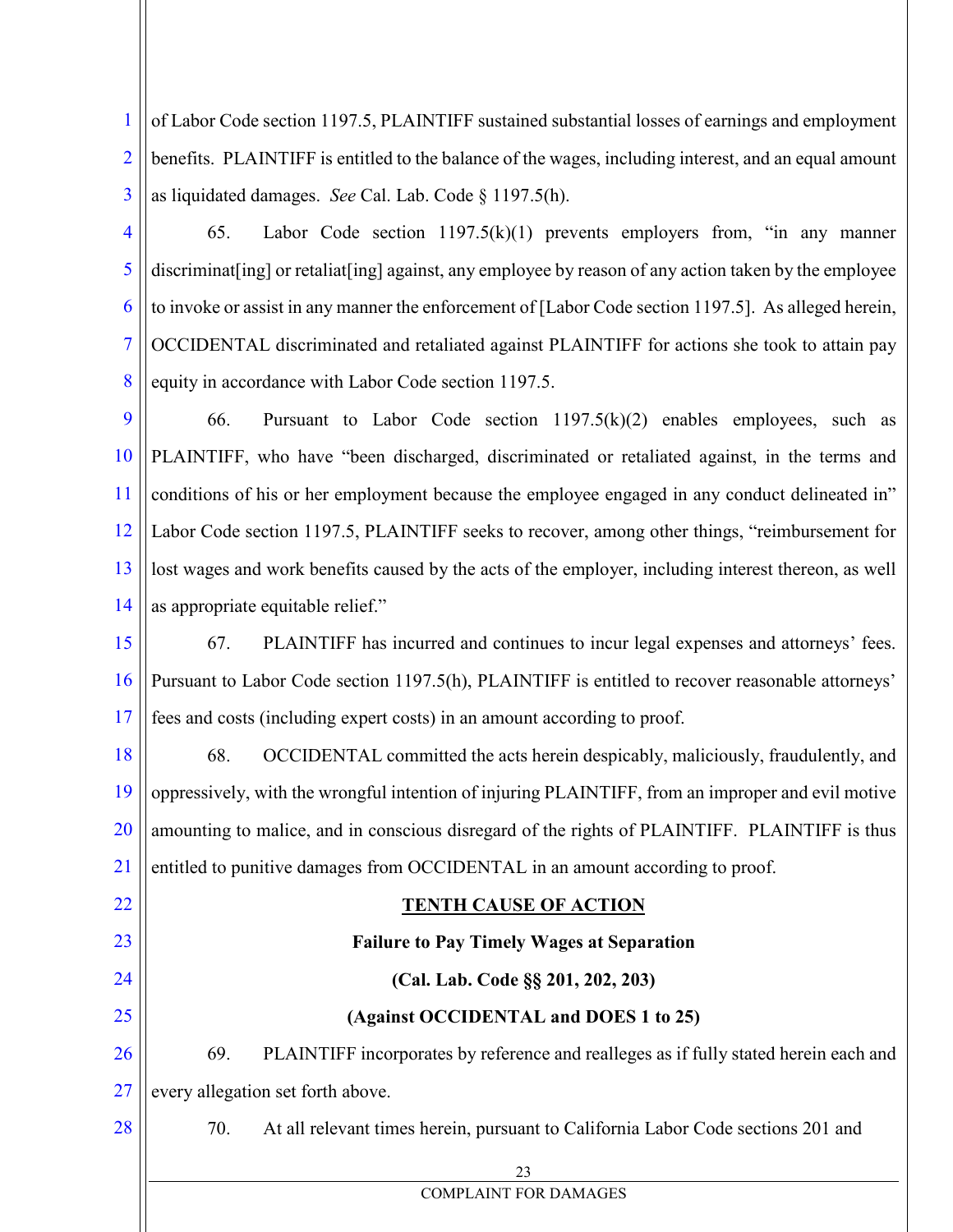1 2 3 4 5 6 202, employers must pay all wages due upon termination and, if an employer terminates an employee, the employee's wages are "due and payable immediately." Cal. Lab. Code § 201. Pursuant to Labor Code section 202, employers are required to pay all wages due to an employee no later than 72 hours after the employee quits employment, unless the employee provided 72 hours of notice of the intention to quit, in which case the employee is entitled to those wages at the time of quitting. Cal. Lab. Code § 202.

7 8 9 10 11 71. At all relevant times herein, Labor Code section 203 provides that "[i]f an employer willfully fails to pay… any wages of an employee who is discharged or who quits, the wages of the employee shall continue as a penalty from the due date thereof at the same rate until paid or until an action therefor is commenced; but the wages shall not continue for more than 30 days." Cal. Lab. Code § 203.

12 13 14 15 72. At all relevant times herein, PLAINTIFF was entitled to, but did not receive, equal compensation to her male colleague who performed substantially similar work. Although these wages were due and owed to PLAINTIFF, she was not paid them when her employment at OCCIDENTAL ended.

16 17 73. As a result, when PLAINTIFF separated from employment with OCCIDENTAL, OCCIDENTAL willfully failed to pay all wages owed.

18 19 74. OCCIDENTAL'S conduct violates California Labor Code sections 201, 202, and 203.

20 21 22 23 75. As a consequence of OCCIDENTAL'S willful conduct in not paying wages owed at the time of separation from employment, PLAINTIFF is entitled to 30 days' worth of her average daily wages as a penalty under Labor Code section 203. *See Drumm v. Morningstar,* 695 F.Supp.2d 1014 (N.D. Cal. 2010).

24 25 76. PLAINTIFF has been damaged in an amount according to proof at trial, and seeks all wages earned and due, penalties, interest, expenses, attorneys' fees and costs of suit.

26

27

28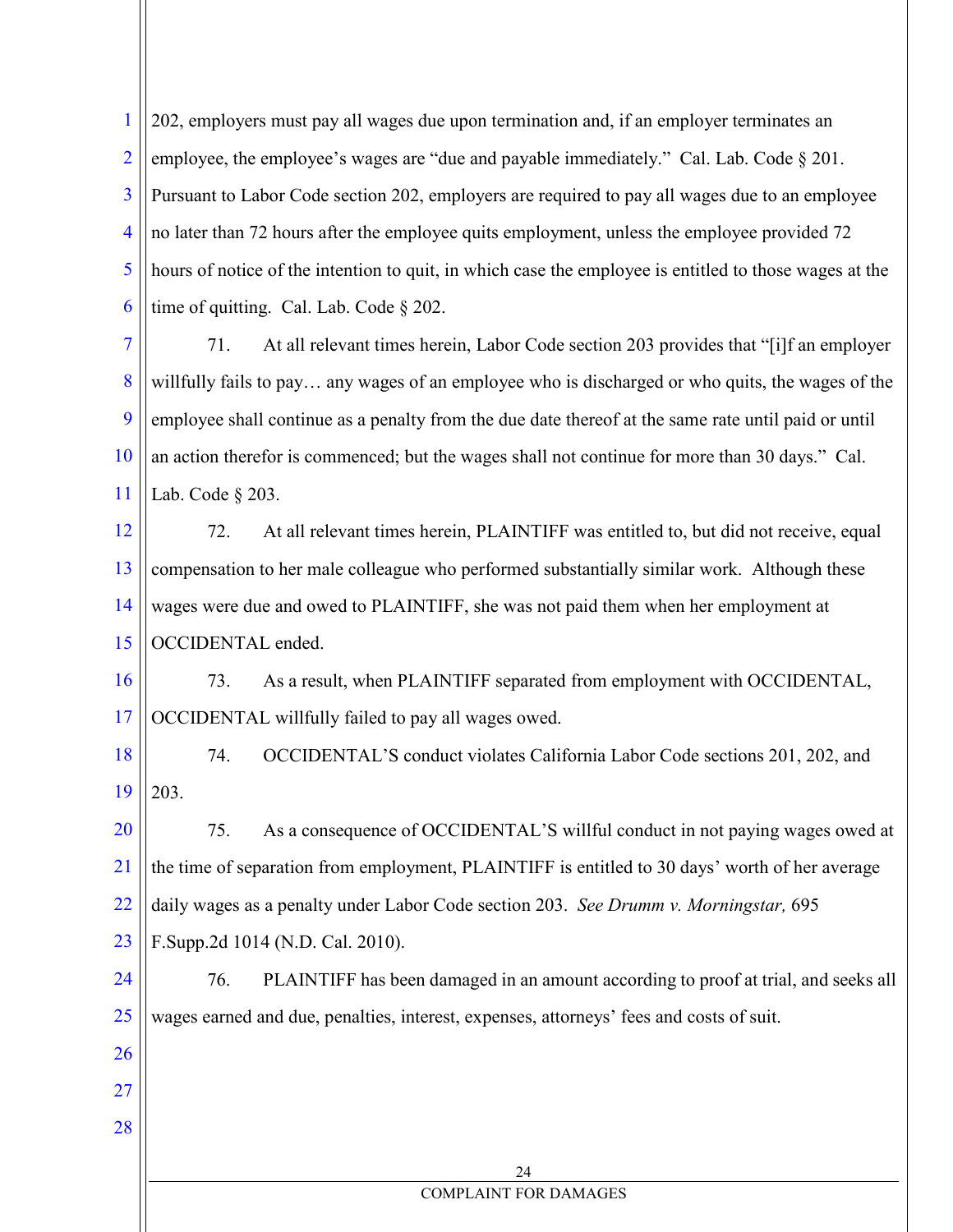1 2 3 4 5 6 7 8 9 10 11 12 13 14 15 16 17 18 19 20 21 22 23 24 25 26 27 28 **ELEVENTH CAUSE OF ACTION Failure to Timely Pay All Wages (Cal. Lab. Code §§ 204 and 210) (Against OCCIDENTAL and DOES 1 to 25)** 77. PLAINTIFF incorporates by reference and realleges as if fully stated herein each and every allegation set forth above. 78. At all times relevant herein, California Labor Code section 204 has provided that all wages earned by any person in any employment between the first (1st) and the fifteenth (15th) days, inclusive, of any calendar month, other than those wages due upon termination of an employee, are due and payable between the sixteenth (16th) and the twenty-sixth (26th) day of the month during which the labor was performed. Labor Code section 204 further provides that all wages earned by any person in any employment between the sixteenth (16th) and the last day, inclusive, of any calendar month, other than those wages due upon termination of an employee, are due and payable between the first (1st) and the tenth (10th) day of the following month. Cal. Lab. Code § 204(a). 79. At all relevant times, California Labor Code section 1197.5 prohibited OCCIDENTAL from paying any individual at a lower rate than employees of a different gender for substantially similar work, when viewed as a composite of skill, effort, and responsibility, performed under similar working conditions. 80. At all relevant times herein, OCCIDENTAL failed to pay PLAINTIFF all wages due by virtue of its failure to pay PLAINTIFF the same rate as her male counterpart for substantially similar work, when viewed as a composite of skill, effort, and responsibility, performed under similar working conditions. Thus, OCCIDENTAL failed to pay all wages owed to PLAINTIFF within the periods mandated by Labor Code section 204, thus violating Labor Code section 204. 81. PLAINTIFF has been damaged in an amount according to proof at trial, and seeks all wages earned and due, penalties, interest, expenses, attorneys' fees and costs of suit.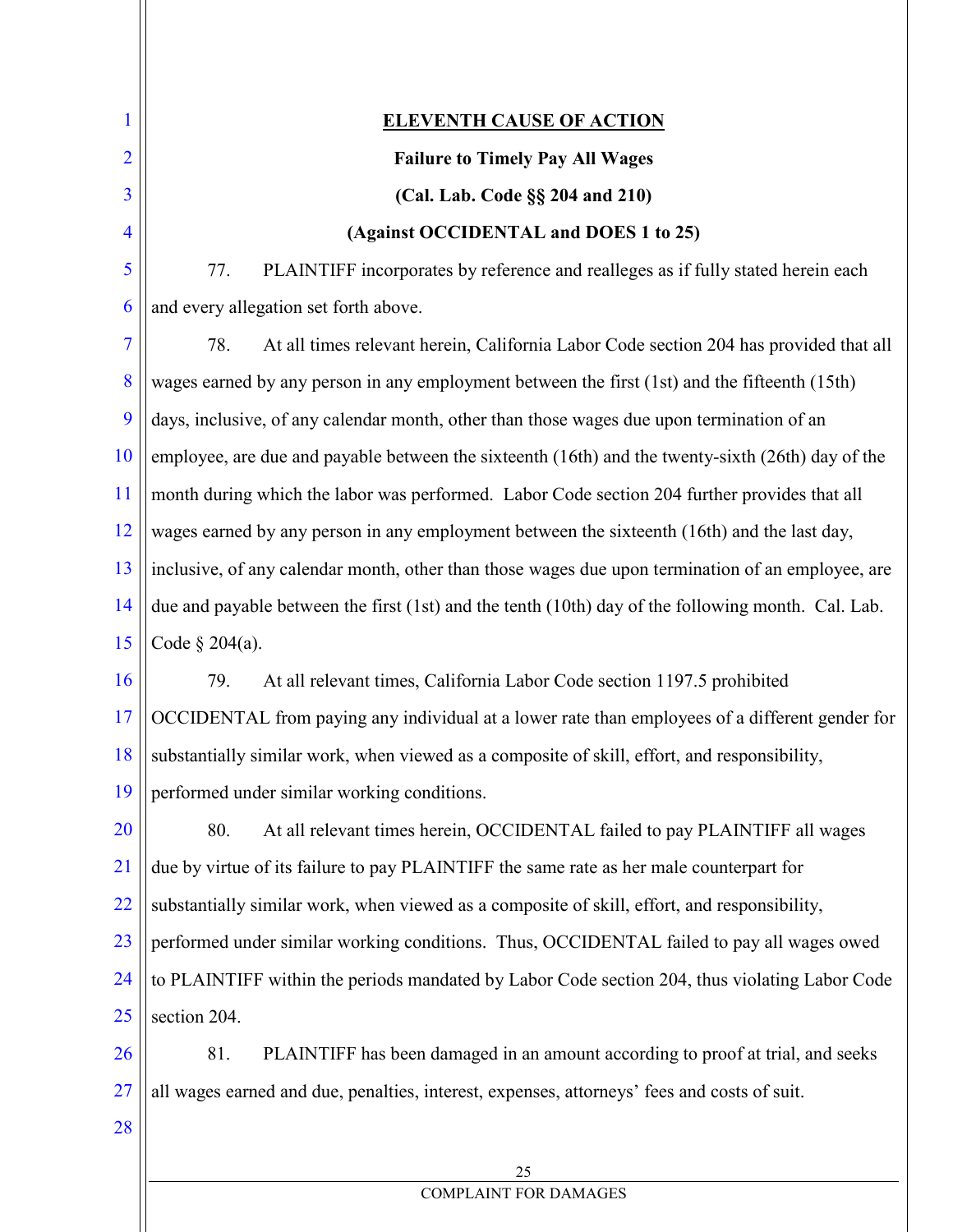| 1              | <u>TWELFTH CAUSE OF ACTION</u>                                                                     |
|----------------|----------------------------------------------------------------------------------------------------|
| $\overline{2}$ | <b>Failure to Furnish Accurate Itemized Wage Statements</b>                                        |
| 3              | (Cal. Lab. Code §§ 226(a), 226(e), 226.3)                                                          |
| $\overline{4}$ | (Against OCCIDENTAL and DOES 1 to 25)                                                              |
| 5              | 82.<br>PLAINTIFF incorporates by reference and realleges as if fully stated herein each            |
| 6              | and every allegation set forth above.                                                              |
| 7              | 83.<br>At all relevant times herein, California Labor Code section 226 required employers          |
| 8              | to furnish each employee an accurate and itemized wage statement in writing that includes, but not |
| 9              | limited to, gross wages earned. See Cal. Lab. Code § 226(a).                                       |
| 10             | 84.<br>At all relevant times herein, OCCIDENTAL provided PLAINTIFF incomplete and                  |
| 11             | inaccurate wage statements. Specifically, the wage statements OCCIDENTAL furnished to              |
| 12             | PLAINTIFF failed to accurately reflect the gross earnings to which PLAINTIFF was entitled by       |
| 13             | law.                                                                                               |
| 14             | At all relevant times herein, OCCIDENTAL'S failure to provide accurate itemized<br>85.             |
| 15             | wage statements was a knowing and intentional act, in violation of the Labor Code. See Cal. Lab.   |
| 16             | Code §§ 226(a), 226(e), 226.3.                                                                     |
| 17             | 86.<br>PLAINTIFF has been damaged in an amount according to proof at trial, and seek all           |
| 18             | wages earned and due, penalties, interest, attorneys' fees, expenses, and costs of suit.           |
| 19             | <b>THIRTEENTH CAUSE OF ACTION</b>                                                                  |
| 20             | <b>Unfair and Unlawful Business Practices</b>                                                      |
| 21             | (Cal. Bus. & Prof. Code § 17200, et seq.)                                                          |
| 22             | (Against OCCIDENTAL and DOES 1 to 25)                                                              |
| 23             | 87.<br>PLAINTIFF incorporates by reference and realleges as if fully stated herein each            |
| 24             | and every allegation set forth above.                                                              |
| 25             | 88.<br>At all times herein, California Business & Professions Code provides that "person"          |
| 26             | shall mean and include "natural persons, corporations, firms, partnerships, joint stock companies, |
| 27             | associations and other organizations of persons." Bus. & Prof. Code § 17201.                       |
| 28             | 89.<br>At all times herein, OCCIDENTAL'S conduct, as alleged herein, was unfair,                   |
|                | 26                                                                                                 |
|                | <b>COMPLAINT FOR DAMAGES</b>                                                                       |
|                |                                                                                                    |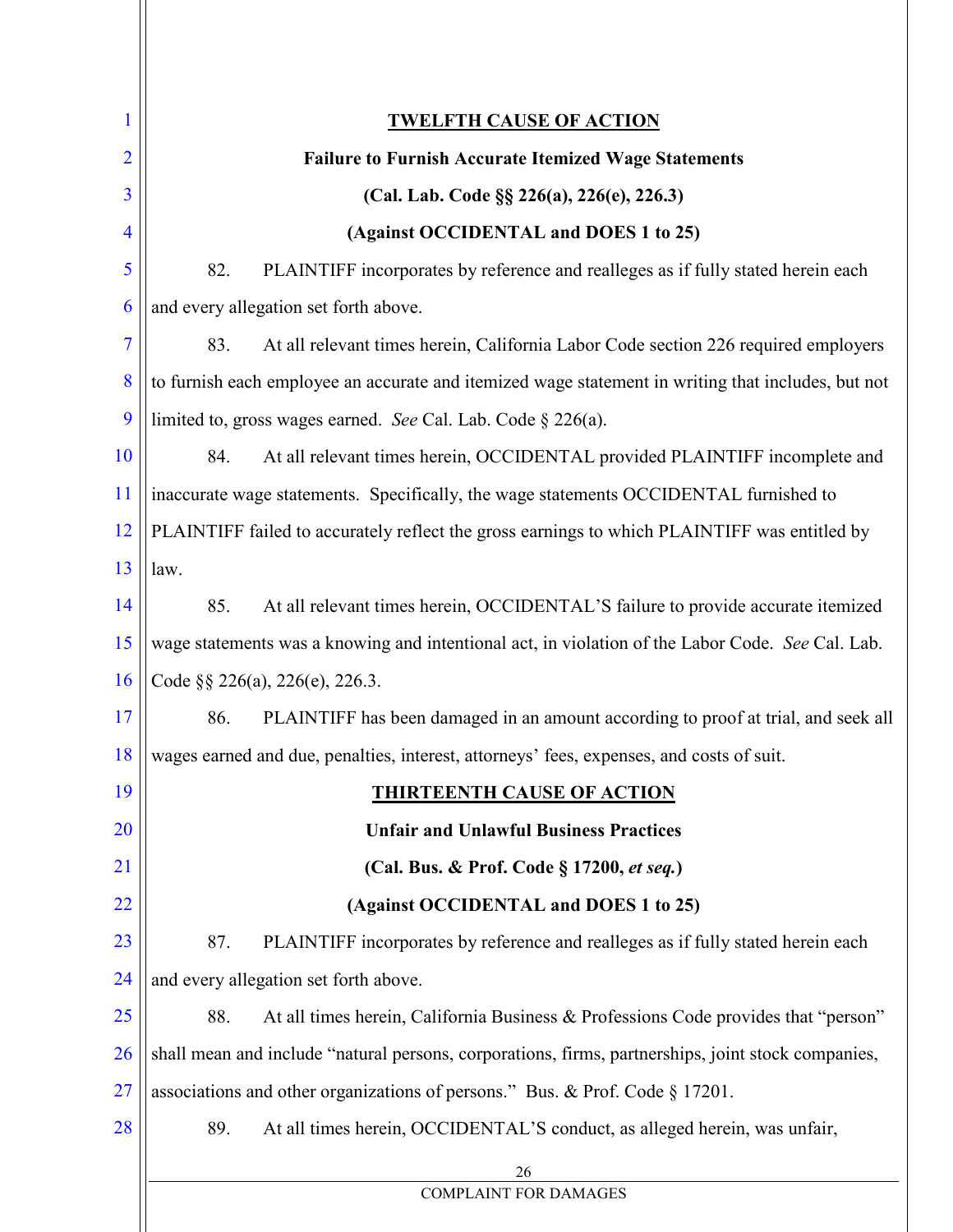1 2 3 unlawful and harmful to PLAINTIFF, the general public, and OCCIDENTAL'S competitors. PLAINTIFF has suffered injury in fact and has lost money as a result of OCCIDENTAL'S unlawful business practices.

4 5 6 90. At all times herein, OCCIDENTAL'S activities, as alleged herein, violated California law, and constituted false, unfair, fraudulent and deceptive business acts and practices in violation of California Business & Professions Code sections 17200, *et seq*.

7 8 9 10 11 12 91. Each and every one of OCCIDENTAL'S acts and omissions in violation of the Labor Code, as alleged herein, including, but not limited to OCCIDENTAL'S failure to provide equal pay to PLAINTIFF, failure to pay PLAINTIFF all wages owed at the time of her separation; failure to timely pay PLAINTIFF all wages owed each month, and failure to furnish accurate wage statements, constituted an unfair and unlawful business practice under California Business & Professions Code sections 17200, *et seq.*

13

14 15 92. As a result of the violations of California law herein described, OCCIDENTAL unlawfully gained an unfair advantage over other businesses. PLAINTIFF has suffered pecuniary loss by OCCIDENTAL'S unlawful business acts and practices alleged herein.

16 17 18 19 20 21 93. Pursuant to California Business & Professions Code sections 17200 *et seq.,* PLAINTIFF is entitled to restitution of the wages withheld and retained by OCCIDENTAL during a period that commences four years prior to the filing of this complaint; a permanent injunction requiring OCCIDENTAL to pay all outstanding wages due to PLAINTIFF; an award of attorneys' fees pursuant to California Code of Civil Procedure section 1021.5 and other applicable laws; and an award of costs.

## 22

23

24

## **FOURTEENTH CAUSE OF ACTION**

**Intentional Interference With Prospective Economic Relations**

## **(Against SHARKEY and DOES 1 to 25)**

25 26 94. PLAINTIFF incorporates by reference and realleges as if fully stated herein each and every allegation set forth above.

27 28 95. Even after PLAINTIFF'S unlawful separation, PLAINTIFF maintained a working relationship with individuals within OCCIDENTAL, in the hope of obtaining freelance writing and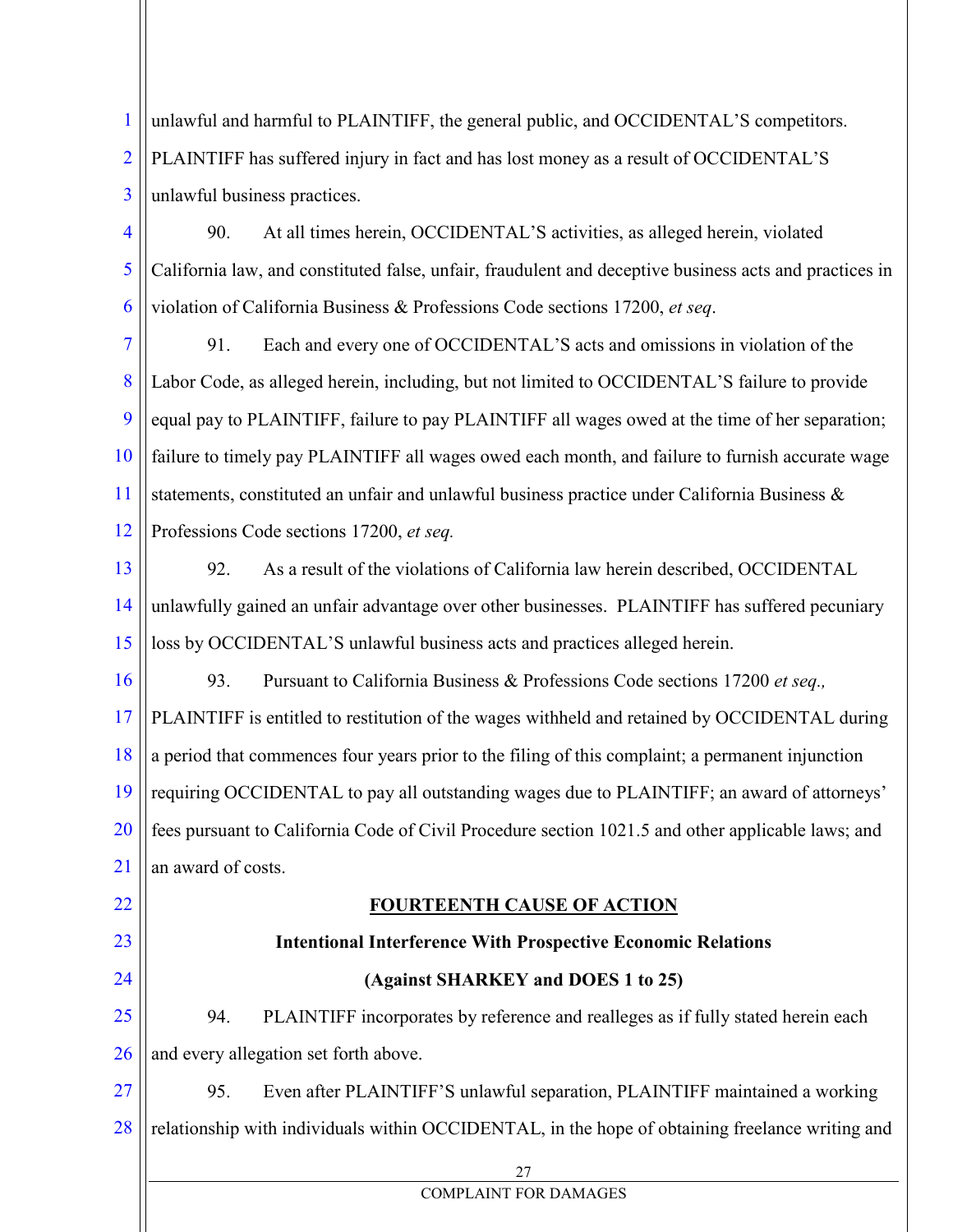| 1              | copyediting opportunities from OCCIDENTAL, as is customary for former employees in               |  |  |
|----------------|--------------------------------------------------------------------------------------------------|--|--|
| $\overline{2}$ | <b>OCCIDENTAL'S Communications Department.</b>                                                   |  |  |
| $\overline{3}$ | PLAINTIFF is informed and believes SHARKEY was aware of PLAINTIFF'S<br>96.                       |  |  |
| $\overline{4}$ | intention to be a freelance writer and copy editor for OCCIDENTAL, and improperly prohibited     |  |  |
| 5              | PLAINTIFF from receiving any writing or copyediting assignments.                                 |  |  |
| 6              | PLAINTIFF is informed and believes SHARKEY engaged in the foregoing conduct<br>97.               |  |  |
| 7              | with the intention of disrupting PLAINTIFF'S ability to obtain freelance writing and editing     |  |  |
| 8              | opportunities from OCCIDENTAL, each of which would have paid PLAINTIFF approximately             |  |  |
| 9              | \$1,000 per month.                                                                               |  |  |
| 10             | As a proximate result of SHARKEY'S intentional conduct, PLAINTIFF has<br>98.                     |  |  |
| 11             | sustained and continues to sustain loss of earnings from freelance writing opportunities at      |  |  |
| 12             | OCCIDENTAL, all to her damage in a sum according to proof.                                       |  |  |
| 13             | <b>PRAYER FOR RELIEF</b>                                                                         |  |  |
| 14             | Wherefore PLAINTIFF SAMANTHA BONAR respectfully prays for judgment and relief                    |  |  |
| 15             | against DEFENDANTS OCCIDENTAL COLLEGE, JIM TRANQUADA, MARTY SHARKEY,                             |  |  |
| 16             | and DOES 1 through 25, inclusive, and each of them, as follows:                                  |  |  |
| 17             | 1.<br>For compensatory damages, including emotional distress damages, in an amount to            |  |  |
| 18             | be ascertained at trial;                                                                         |  |  |
| 19             | For liquidated damages as permitted by law;<br>2.                                                |  |  |
| <b>20</b>      | 3.<br>For punitive damages in an amount sufficient to punish or make an example of               |  |  |
| 21             | DEFENDANTS;                                                                                      |  |  |
| <u>22</u>      | For all available injunctive, equitable and other relief, including remedies authorized<br>4.    |  |  |
| 23             | by California Government Code section 12965(c), California Business and Professions Code section |  |  |
| 24             | 17203, and California Labor Code section 1197.5(k);                                              |  |  |
| 25             | 5.<br>For "affirmative relief" as defined in California Government Code section 12926(a);        |  |  |
| 26             | For restitution of all monies due to PLAINTIFF;<br>6.                                            |  |  |
| <b>27</b>      | 7.<br>For all damages allowed by the California Labor Code, including all available              |  |  |
| 28             | penalties;                                                                                       |  |  |
|                | 28                                                                                               |  |  |
|                | <b>COMPLAINT FOR DAMAGES</b>                                                                     |  |  |